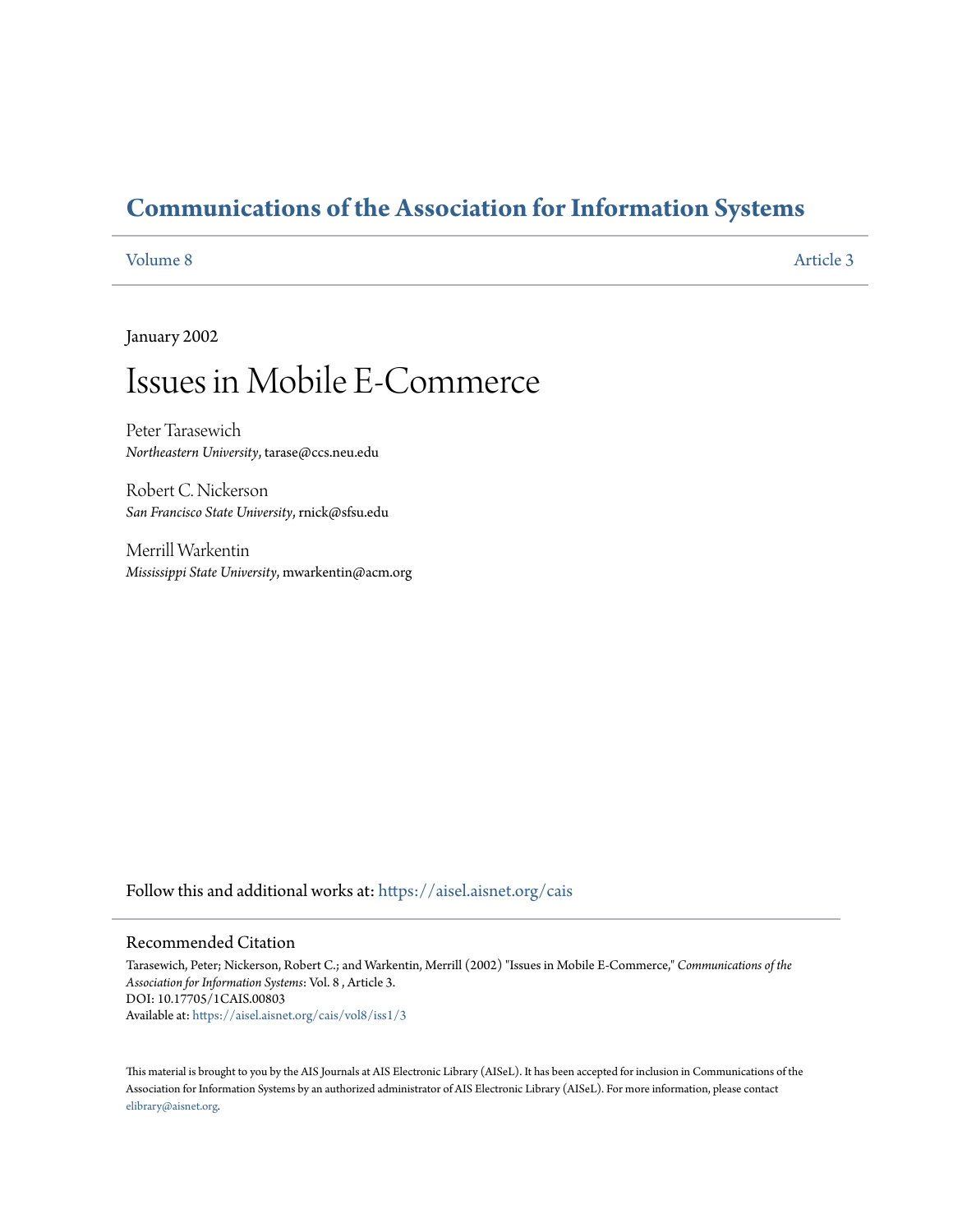

# **ISSUES IN MOBILE E-COMMERCE**

## **Peter Tarasewich**

*College of Computer Science Northeastern University*  tarase@ccs.neu.edu

#### **Robert C. Nickerson**

*College of Business San Francisco State University* 

#### **Merrill Warkentin**

*College of Business & Industry Mississippi State University*

#### **ABSTRACT**

Though many companies are still just beginning to grasp the potential uses and impacts of the Web and e-commerce, advances in technologies and their application continue. These advances often present various managerial and technological issues for individuals, companies, governments, and other entities. One significant area of technological advancement is the development of mobile e-commerce, which encompasses interactive business activities and processes related to a (potential) commercial transaction conducted through communications networks that interface with wireless devices. These systems provide the potential for organizations and users to perform various commerce-related tasks without regard to time and location (anytime from anywhere). This emerging mobile e-commerce environment presents a new set of issues. This paper identifies and categorizes some of these issues so that researchers, developers, and managers have a starting point for focusing their activities within the emerging m-commerce domain. Our examination finds categories that include technological (both client and infrastructure) issues, application issues, and areas for future research.

**KEYWORDS:** mobile, wireless, e-commerce, m-commerce, e-commerce environment issues

#### **I. INTRODUCTION**

While electronic commerce (e-commerce) continues to impact the global business environment profoundly, technologies and applications are beginning to focus more on mobile computing and the wireless Web. With this trend comes a new set of issues specifically related to *mobile* e-commerce. The purpose of this paper is to examine some of these issues so that researchers, developers, and managers have a starting point for focusing their efforts in this new domain.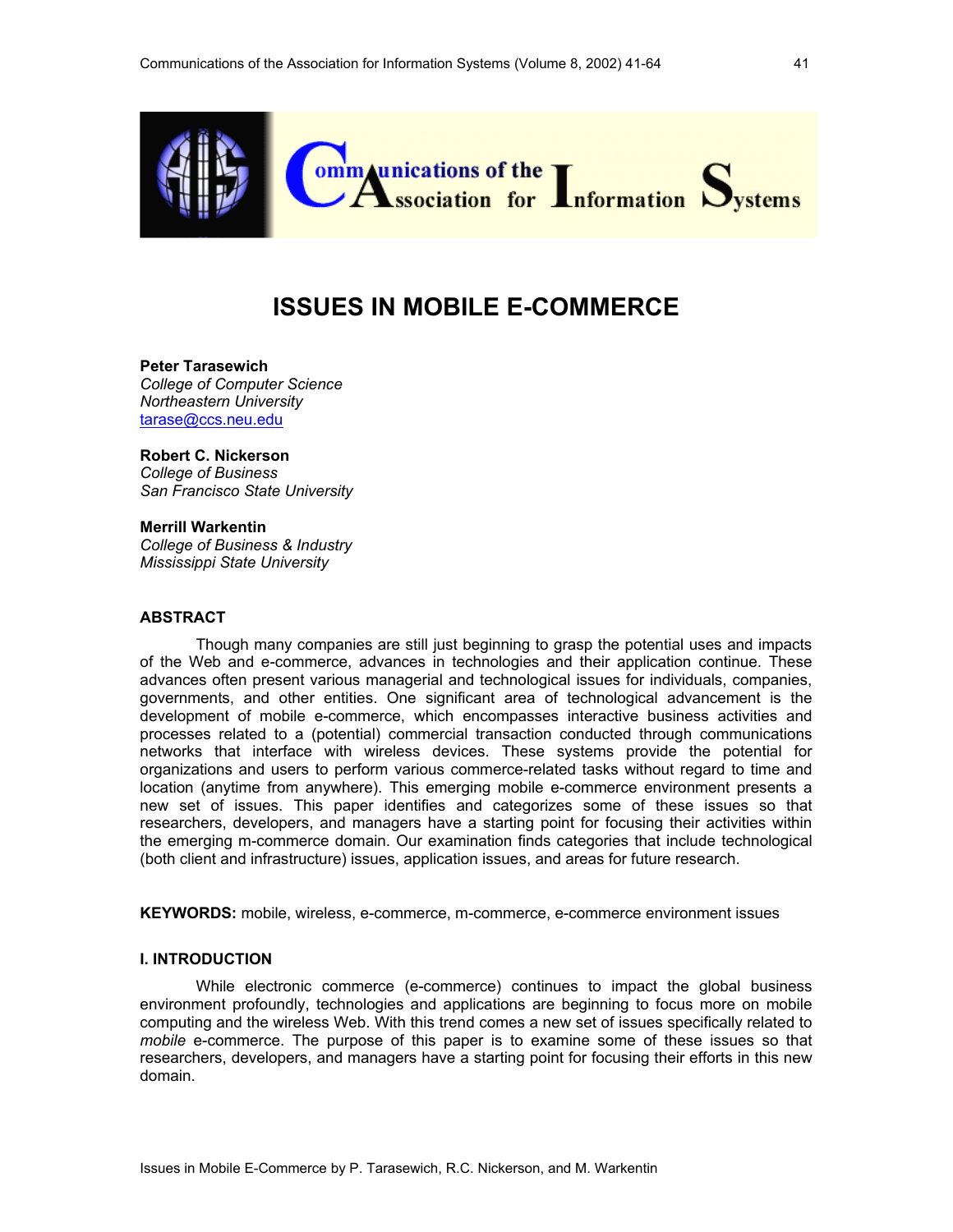Many definitions of mobile e-commerce, such as the one found in Mueller-Veerse [1999], focus on enabling business transactions through wireless devices. We apply a broader definition of e-commerce, found in Turban et al. [2002] and Adam et al. [1998], which encompasses a wide range of interactive business processes that occur before and after actual sales transactions. Electronic commerce is the electronic exchange (delivery or transaction) of information, goods, services, and payments over telecommunications networks. E-commerce activities include establishing and maintaining online relationships between an organization and its suppliers, dealers, customers, strategic partners, regulators, and other agents related to (or in support of) traditional delivery channels. [Warkentin, et al., 2001] Other activities include:

- product searches and comparisons by consumers;
- product information presentation and promotion by manufacturers and retailers;
- post-purchase customer support;
- communication between seller and shippers or banks; and
- other activities that are not directly related to the transaction itself.

#### **DEFINITIONS**

 **Mobile e-commerce** (also called mobile commerce or m-commerce) is defined as all activities related to a (potential) commercial transaction conducted through communications networks that interface with wireless (or mobile) devices.

 **Mobile Devices** are those devices that are used to connect the to mobile services. Current wireless devices include

- wireless phones,
- wireless-enabled handheld computers (so-called pocket, palmtop, and tablet computers),
- laptop computers,
- vehicle-mounted technologies, and
- personal message pager devices.

Mobile e-commerce can also be conducted using portable non-wireless mobile devices, such as

- personal digital assistants (PDAs) and
- laptop computers

that can interface with other devices and networks through wired synchronization, often using wired cradles or infrared "beaming." We do not consider this form of mobile e-commerce in this paper principally because it is likely to be replaced by a (non-infrared) wireless form in the future. Our focus here is on mobile commerce conducted by means of wireless devices.

By an **issue**, we mean an idea, topic, problem, or other matter that is open to discussion or dispute [*American Heritage Dictionary of the English Language, 3rd ed.*], or a question to be disputed or decided [*Webster's New World Dictionary of the American Language*]. An issue may be resolvable by conducting research processes or by other exploratory means, or it may be future-directed and, therefore, only resolvable with the passage of time. Thus some issues lead to research studies and others lead only to speculation.

#### **GOAL OF THIS PAPER**

The goal of this paper is to present and categorize a number of possible issues in mobile e-commerce that others can investigate or on which others may speculate. We do not claim that our list of issues is exhaustive; indeed, we hope that it will lead to investigations that may result in new issues being identified. In addition, we do not claim that all the issues in our list are of equal importance; some may be determined to be very important while others may be deemed to be of little significance in the future. We are planning future research to investigate the exhaustiveness of our list and the relative importance of the issues in the list. Furthermore, we do not attempt to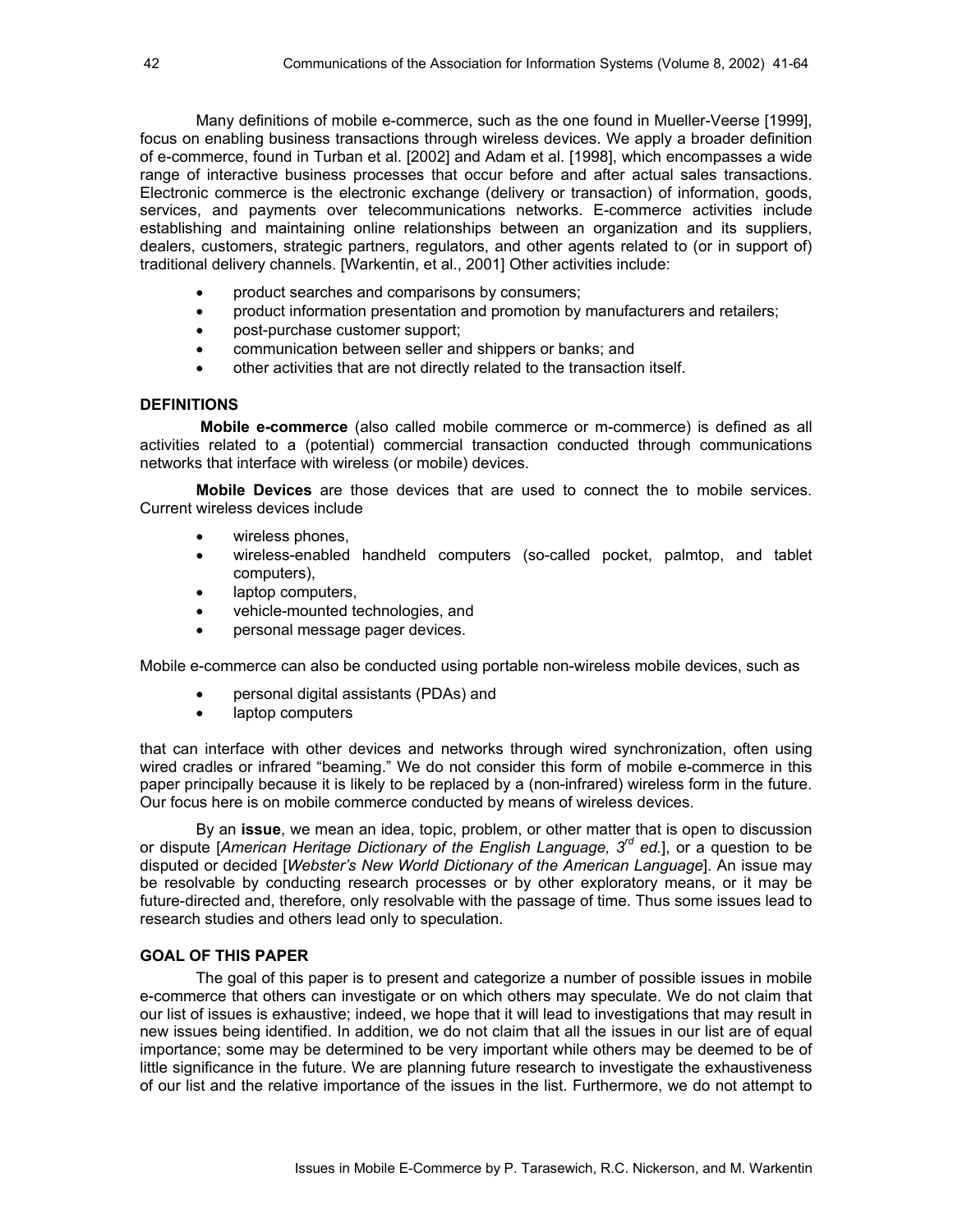present extensive insights into the resolution of the issues. Indeed, meaningful discussion of such insights could legitimately constitute an entire paper for each of the issues we present.

The methodology that we use to identify issues is a review of the nascent literature of mobile e-commerce found in both academic and trade publications. E-commerce itself became of practical importance in the mid-1990s, although it has produced an extensive body of literature. M-commerce started to show itself in a limited way in the late 1990s. Some research articles in academic journals related to m-commerce appeared recently, and many trade magazines "jumped on the bandwagon" and published practitioner-oriented articles related to this topic. We reviewed many of the relatively small number of academic articles and some relevant trade articles in preparing this paper.

#### **VISIONS OF WIRELESS**

An important starting point for our discussion is the *a priori* perspective on the mobile phenomenon. The two visions for wireless use of the Internet [Waters, 2000] to engage in ecommerce are:

1. Mobile devices belong to one category of the many points of access to the existing Web and Internet. Proponents of this perspective suggest that wireless technologies present an alternative way to interact with a traditional Web site, albeit in a different format or on a more limited or constrained basis.

2. A more radical vision says that wireless use of the Internet is something completely new and fundamentally different. The interaction style is unique (due to the constraints of smaller screen sizes, lack of color, limited or nonexistent keyboards, and other limitations of the devices) and the content of the communication is also unique (due to the current bandwidth constraints imposed by public frequency limitations).

Because mobile devices, by their nature, are better suited for bandwidth-limited applications, such as sending text e-mail and requesting stock quotes, than for more demanding applications, their usage patterns differ from those of traditional desktop computers. Furthermore, their nearly ubiquitous availability enables direct software support and information access for many new business functions in real time that were previously unsupported by IT because these tasks were performed remotely. Many portals, brokerage firms, and other organizations seem to be adopting this second vision over the first, as evidenced by a proliferation of text-only applications that possess streamlined or limited communication and interaction capabilities. These applications are usually provided through specific service-providers, or through special wireless-enabled servers divorced from an organization's traditional (wired) Web presence.

Ubiquitous computing technologies are also part of the emerging wireless environment [Tarasewich and Warkentin, 2002]. Ubiquitous computing systems place computing devices everywhere; they will be so prevalent that they will blend into the background. Technology for sensing, processing, and presenting information will be embedded in many everyday devices, such as home appliances and building materials [Estrin et al., 2000; Warkentin, 2001]. Sensors will be able to transmit data constantly from anywhere, while global positioning systems and proximity detection technologies will enable the tracking of devices as they move. In some instances, these embedded sensors will automatically respond to changes in their environment, a concept known as proactive computing [Tennenhouse, 2000]. In this vision, device-to-device communication networks [Warkentin, 2001] will use wireless and other technologies to link traffic systems, appliances, and countless other devices into a highly complex, real-time network that will rationalize the systems that support all our activities. This vision is also called "transparent computing" [Charny, 2000].

#### **ORGANIZATION OF THIS PAPER**

This paper is organized as follows. Section II reviews the literature related to our research. Section III defines wireless technology issues, including those related to mobile devices and communications infrastructures that are currently used for mobile e-commerce. Section IV examines issues related to applications used to solve specific mobile e-commerce problems.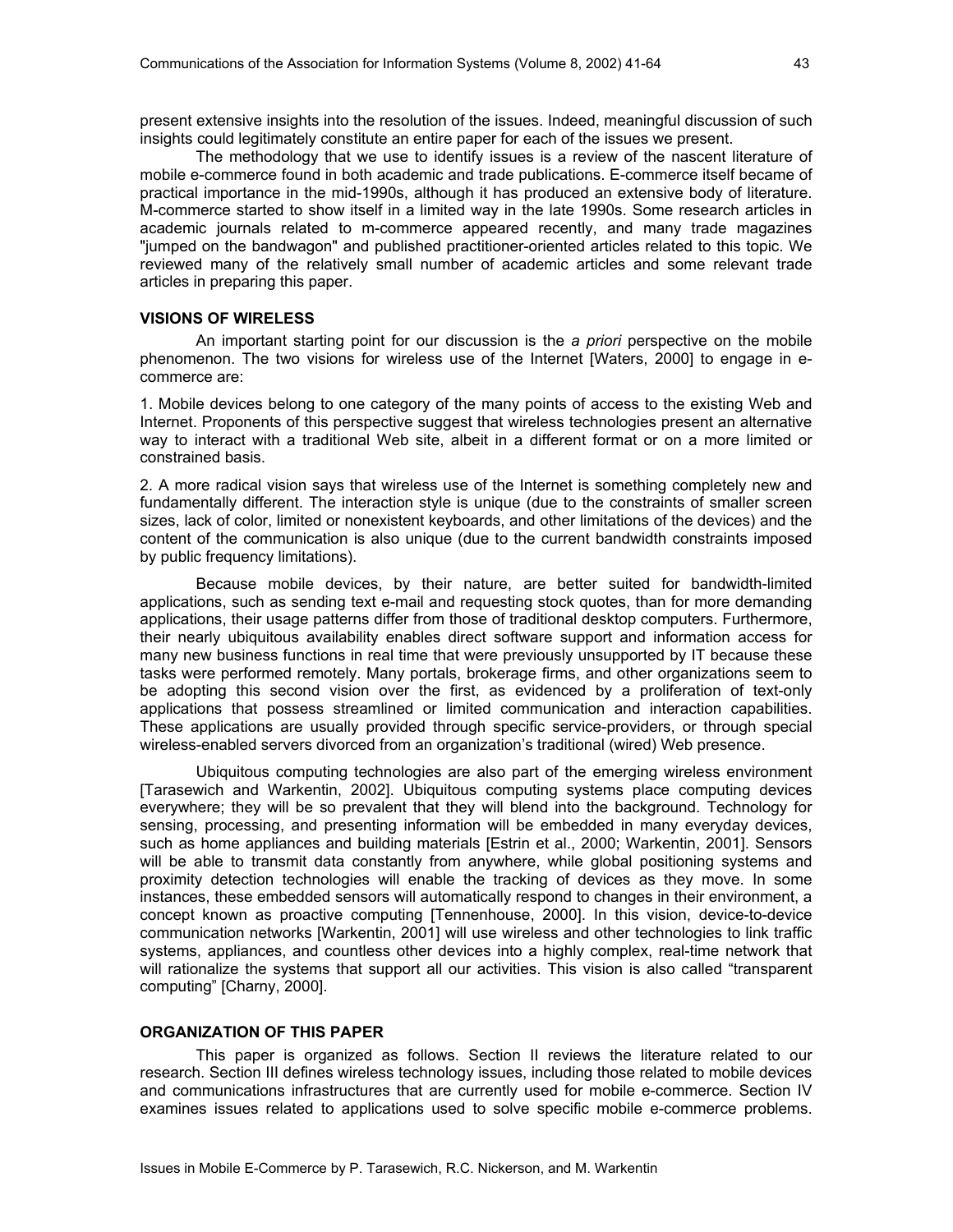Section V looks at issues relevant to the global use of m-commerce. The final section provides additional discussion on the issues and questions for future research endeavors. Appendix A lists the companies mentioned and their URL's.

#### **II. RELATED RESEARCH**

A number of papers review various aspects of mobile e-commerce. Among others, Mueller-Veerse [1999] provides an extensive review of m-commerce technologies and applications, and Varshney et al. [2000] examine m-commerce applications in detail. These papers, however, as well as others cited in the remaining sections of this paper, discuss what exists or is planned but do not discuss mobile commerce issues.

A few papers have addressed various mobile commerce issues. Kannan et al. [2001] present a series of propositions that are related to marketing and marketing research issues of mobile e-commerce. Varshney and Jain [2001] discuss several issues related to fourth generation wireless networks. Varshney and Vetter [2001] examine some issues while presenting a framework for mobile commerce applications. Siau et al. [2001] look at several m-commerce technology issues from both the device and infrastructure perspectives. No paper that we are aware of, however, provides a comprehensive list or categorization of the issues.

Issues research papers appear periodically in the information systems literature, often when a new field comes to the forefront. For example, several papers on issues related to global information systems, such as Deans et al. [1991], were published in the 1990s. A number of papers present an analysis of key issues in the information systems field in general, including Brancheau et al. [1996], Palvia et al. [1996], and Cule and Senn [1995]. None of these papers, however, addresses issues in mobile commerce.

#### **III. MOBILE E-COMMERCE TECHNOLOGY ISSUES**

Mobile e-commerce technology issues can be categorized into those related to:

- mobile clients.
- communications infrastructure, and
- other technology.

#### **MOBILE CLIENT ISSUES**

l

Mobile clients (sometimes called mobile commerce terminals) are those devices and their client software used by individuals to communicate with wireless communications networks. The issues related to mobile clients primarily center on hardware and software technology.

1. What physical form or forms will mobile devices ultimately take?

 The devices currently used most commonly for mobile clients are mobile telephones, handheld computers, laptop computers, and vehicle-mounted devices. Hybrid devices are appearing, such as the combinations of mobile phones and handheld devices (sometimes called smartphones) under development by Sendo, using Microsoft's "Stinger" Smartphone platform, and by Kyocera, Kyocera, using Palm's operating system.<sup>1</sup> Another example is mobile telephones that integrate players for MP3 files, which can also stream MP3 music from servers using wireless access. Disposable mobile phones are currently available and disposable laptop computers are under development by Dieceland. Many laptops are expected to have wireless

<sup>&</sup>lt;sup>1</sup>Unless otherwise noted, all products identified in this paper were available or announced in December 2001 and all firms were in business at that time. URLs are listed in Appendix A.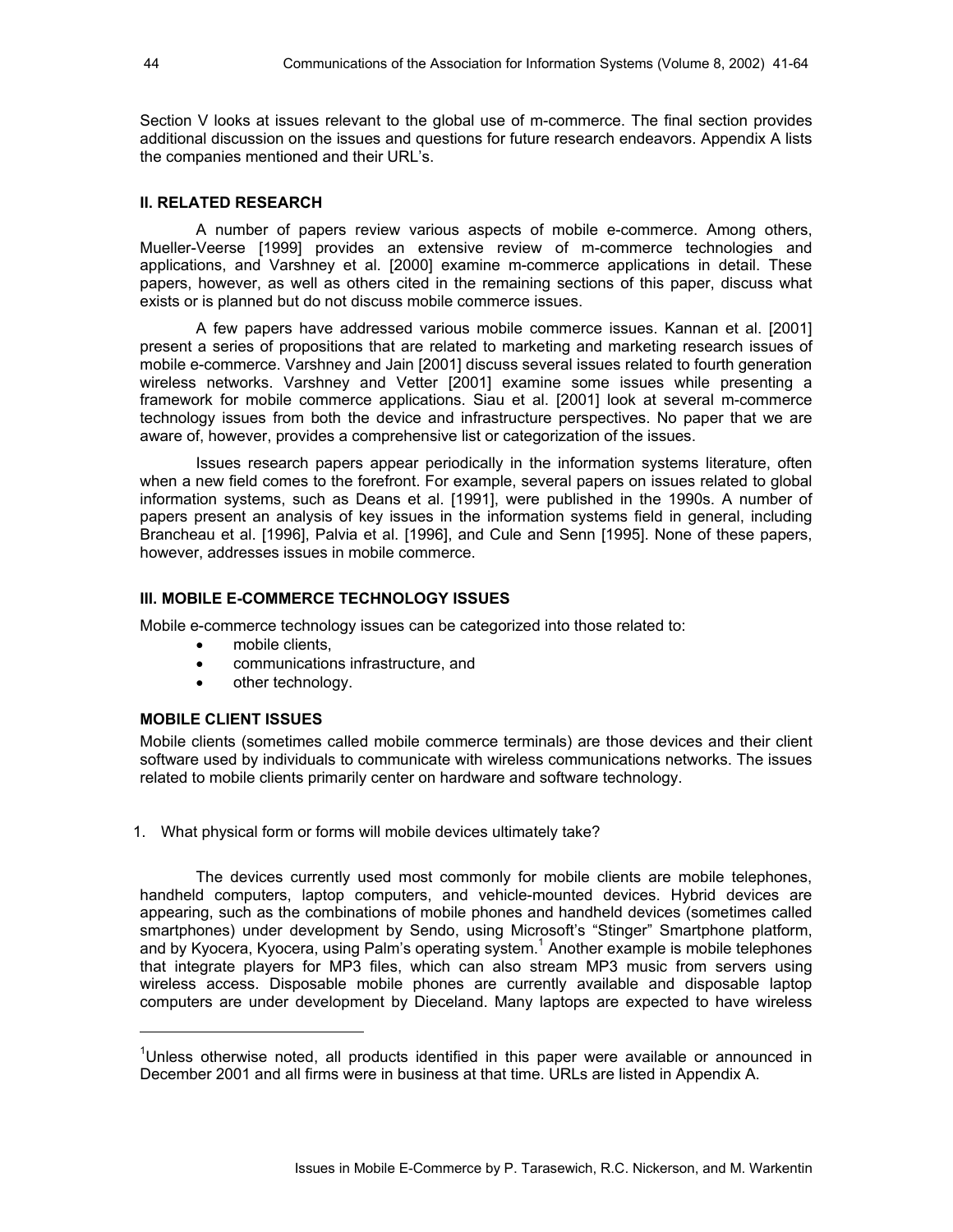capabilities built into them. Companies such as France Telecom and IBM are developing wireless watches. An "atomic clock" (under \$20) and atomic watches continuously receive the WWVB 60 KHz broadcast signal, controlled by the real atomic clock operated by the National Institute of Standards and Technology (NIST) with the exact time (including daylight saving time) so that the time displayed is always precisely accurate [Meissner, 2001]. Automobiles will have dashmounted Web consoles and airplanes will have Internet access while in flight. Dertouzos [1999] suggests that convergence of these technologies will lead to generic interactive devices that will take the place of items such as televisions, pagers, radios, and telephones. How the diverse array of mobile client device types will evolve in the future and what types will ultimately become dominant are unknown.

2. How should the personalization of information presented to the user on a mobile client be controlled?

Information viewing can be personalized for the user either on a single wireless device or across multiple devices, thus giving users a consistent and familiar environment when going from one device to another. While the user can control personalization at the client, organizations may not want users reformatting data taken from their Web site before displaying it on their wireless devices. Whether to allow complete user control of such personalization or to limit it is a question that needs resolution.

3. Usability: What is the optimal design of the user interface on devices with physical limitations?

Handheld and phone devices differ from desktop and laptop computers in several ways, including smaller screen sizes and limited input capabilities. Many handheld devices display only a few lines of text and do not have traditional keyboards. Larger screens and the use of color can enhance usability but at the expense of battery life (although there is continuing research into new battery types). This classic trade-off is driving current design efforts as vendors try to offer both features – large color screens and longer battery life. QWERTY keyboards (with tiny chiclet-style keys) and traditional phone-layout keypads create further limitations to usability. Some mobile phones are beginning to appear without keypads. Voice interfaces also show potential for use with mobile clients, but currently have limitations including the need to train devices to recognize a user's voice, the relative slowness of voice versus other input means, and the exclusion of graphics or other visual information display. In addition, the dynamic nature of the m-commerce environment requires a focus on usability that goes beyond the device itself. The context of the application and the device must be taken into account [Johnson, 1998]. Some researchers are investigating sentient systems that change their behavior as their environment changes [Addlesee et al., 2001]. Whether existing principles of user interface design (e.g., Shneiderman, 1998) can be transferred to newer devices or whether new principles must be investigated is unclear [Nah and Davis, 2001]. A more detailed discussion of wireless/mobile device interface design and usability issues can be found in Tarasewich [2002].

4. Usability: How do we design applications for use on different mobile client devices?

 Wireless devices differ not only from their larger counterparts but also from one another. The number of lines displayable on a screen, the availability of color screens, the keyboard format and layout (if one is even present), and the availability of special keys or buttons for screen navigation all vary considerably from one device to another. Even within a device class (such as Pocket PCs from Compaq, Casio, and HP) the differences in button function, screen resolution, and even processor manufacturer require different versions of many popular applications [Chan and Fang, 2001].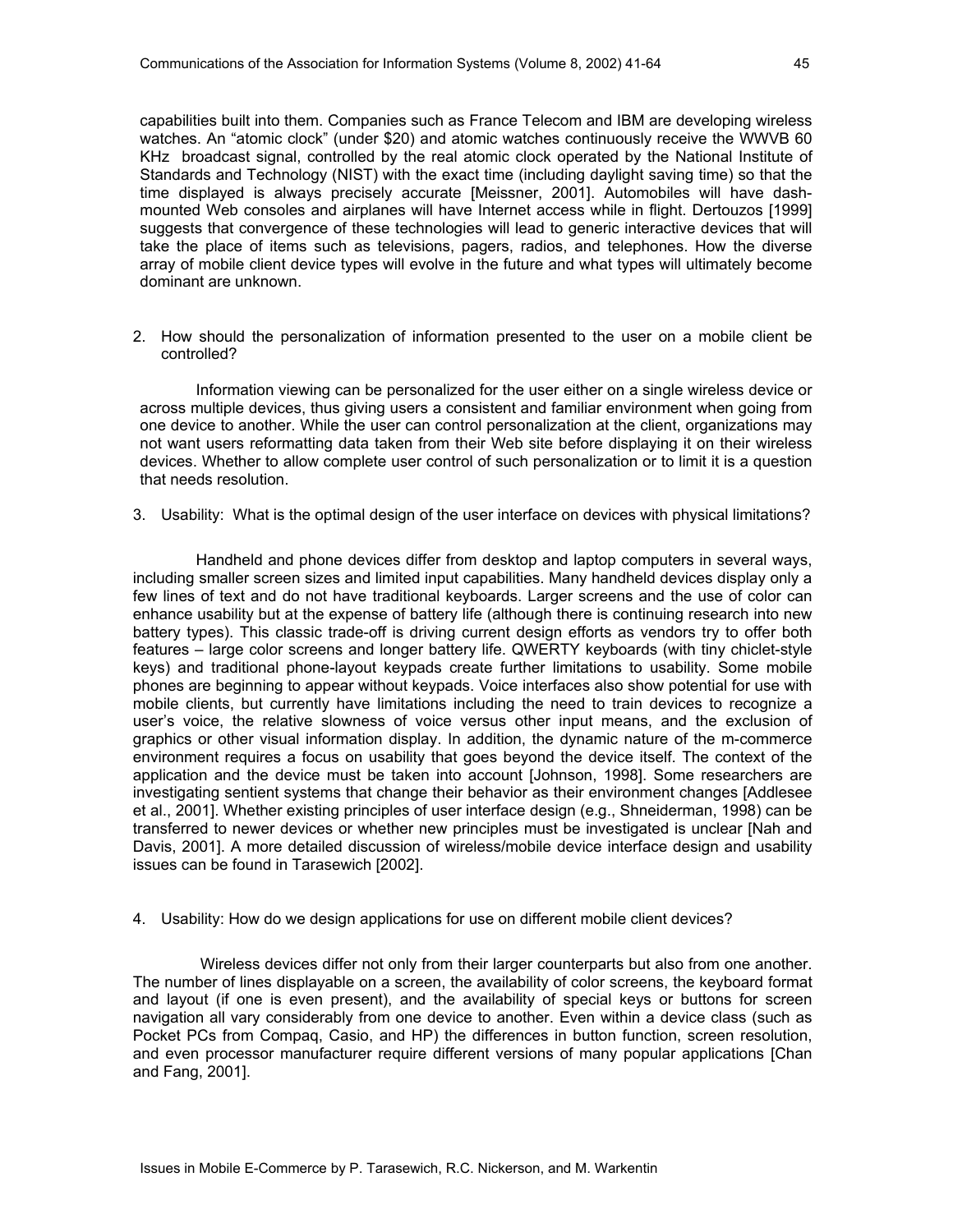5. How do we create client software for mobile devices, such as operating systems, browsers, and e-mail software, with increased functionality?

 Wireless devices force developers to carefully revisit operating systems and other types of resident software on a variety of platforms. Operating systems such as Symbian's EPOC were created to function using the limited amount of memory available in mobile phones. Other limitedfunction operating systems, such as Microsoft's PocketPC (formerly called Windows CE) and Palm's PalmOS, were developed for handheld devices. Symbian and Palm agreed to collaborate on technologies that could result in the eventual combination of the two operating systems. Special mobile Web browsers, such as Pocket Internet Explorer and Mobile Browser, were also created to function with smaller displays. Although current mobile device software meets some needs, its functionality is limikted. Whether functionally rich resident software can be created for mobile client devices is an unanswered question.

6. Which protocols or systems for mobile client device communication will be accepted?

The Wireless Application Protocol (WAP) enables wireless devices, such as mobile phones and handheld computers, to access the Internet [Bannan, 2000]. Many WAP-enabled devices are on the market , although, as discussed Section V, there is doubt as to whether WAP will become a globally accepted standard. Japan's wildly popular i-mode, produced by NTT DoCoMo, is a complete wireless system that includes its own protocol and services for its customers. It works only with specifically designed Web sites and does not truly access the Internet. I-mode's specialized protocols are based on compact HTML (cHTML), a subset of standard HTML. Other Web sites use Wireless Markup Language (WML), based on XML, that is not compatible with HTML and acts as a page description language within WAP [Herstad et al., 1998]. Still another language that can be used for viewing text portions of Web pages on wireless devices, but which is not based on XML, is Handheld Device Markup Language (HDML). Whether WAP, i-mode, or some other protocol or system will eventually dominate is an open question.

Table 1 summarizes the issues related to mobile e-commerce mobile client issues.

| <b>Issues:</b>                                                               | <b>Relevant questions:</b>                                                                                                                                    |  |
|------------------------------------------------------------------------------|---------------------------------------------------------------------------------------------------------------------------------------------------------------|--|
| Ultimate form(s) of mobile client devices                                    | How will the diverse mobile client device<br>types evolve in the future? What types will<br>ultimately become dominant?                                       |  |
| Control of personalization of information<br>presented on mobile client      | Should users have complete or limited<br>control of personalization of information<br>presented by organizations on their mobile<br>clients?                  |  |
| Design of user interfaces for mobile client<br>devices                       | Do existing user interface design principles<br>apply to mobile client devices or must new<br>principles be investigated?                                     |  |
| Design of applications for use on different<br>mobile client devices         | Can applications be designed so that they<br>will function similarly on different mobile<br>client devices?                                                   |  |
| Creation of resident software for limited<br>mobile client devices           | Can operating systems, browsers, and<br>other resident software be created that will<br>provided increased functionality on limited<br>mobile client devices? |  |
| Acceptance of protocols or systems for<br>mobile client device communication | What protocol or system for mobile client<br>device communication will ultimately<br>dominate?                                                                |  |

Table 1. Summary of Mobile E-commerce Mobile Client Issues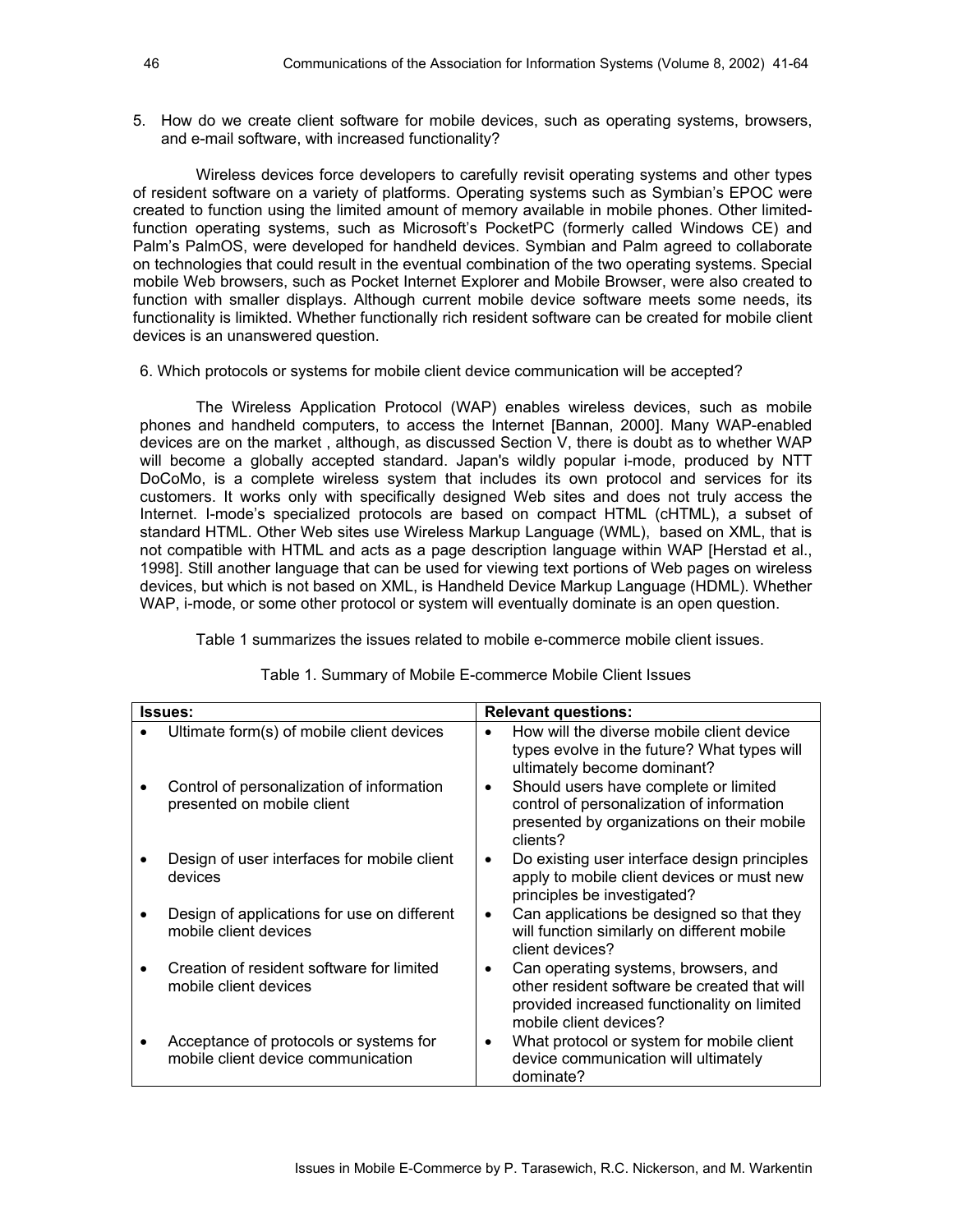#### **WIRELESS COMMUNICATIONS INFRASTRUCTURE ISSUES**

The communications infrastructure necessary for mobile e-commerce is complex. Its technologies can be roughly divided into those that primarily support wireless local area networks (LANs) and those that are used for wireless telecommunications purposes. This paper does not explore all wireless communications technologies, standards, and protocols, but only those most relevant to mobile commerce. Further details on these technologies and others can be found in Varshney [1999] and Varshney and Vetter [2000].

#### **Wireless Local Area Network Issues**

1. How do we make efficient use of the limited bandwidth that is currently available?

Wireless networks lack the bandwidth of their wired counterparts. While researchers achieved some success in creating applications that can function efficiently in both mobile and stationary environments [e.g., Joseph et al., 1997], organizations still must rethink how users interact with an information system through a wireless device and its network. Applications that run well on a wired network may encounter new problems with data availability, processing efficiency, concurrency control, and fault tolerance when ported to a mobile environment. Dataand processing-intensive applications may need to be redesigned to function properly when communication speeds are limited and possibly inconsistent.

2. How will mobile devices interface with more than one communications environment?

IEEE 802.11 and IEEE 802.11b are established wireless standards commonly used with laptops or personal computers for local wireless communications. Bluetooth is a relatively new, inexpensive short-range wireless standard that allows various devices to communicate with one another in close proximity. HiperLAN is a set of wireless LAN standards primarily used in Europe. Some companies are beginning to equip public places such as airports with the capability for Internet access when a laptop has a suitable 802.11 wireless LAN card. Bluetooth-enabled devices are also appearing in public places and HiperLAN systems are found in some locations.

#### 3.Will needed frequency spectrum be available?

As bandwidth demand increases for new and existing network applications, there may be problems with obtaining unused "airspace." While frequency reuse is increasing, the availability of both frequencies and bandwidth may become more limited in the future.

#### 4. Will communications technologies interfere with one another?

Different standards, such as Bluetooth, IEEE 802.11, and other standards using the same frequency range may interfere with one another. One type of interference occurs when a channel employing "frequency hopping" (for security) interrupts another channel when it briefly "steps on" the latter channel's frequency. Whether such interference becomes problem remains to be seen.

#### **Wireless Telecommunications Issues**

 Issues related to telecommunications are important in m-commerce because of the widespread use of mobile phones (the "bandwidth cram" problem). Many of the issues with wireless telecommunications technologies are similar to those found with wireless LANs. Older generation technologies result in distinct bandwidth limitations that make it difficult to develop efficient applications for all technologies. Standards vary from country to country, making it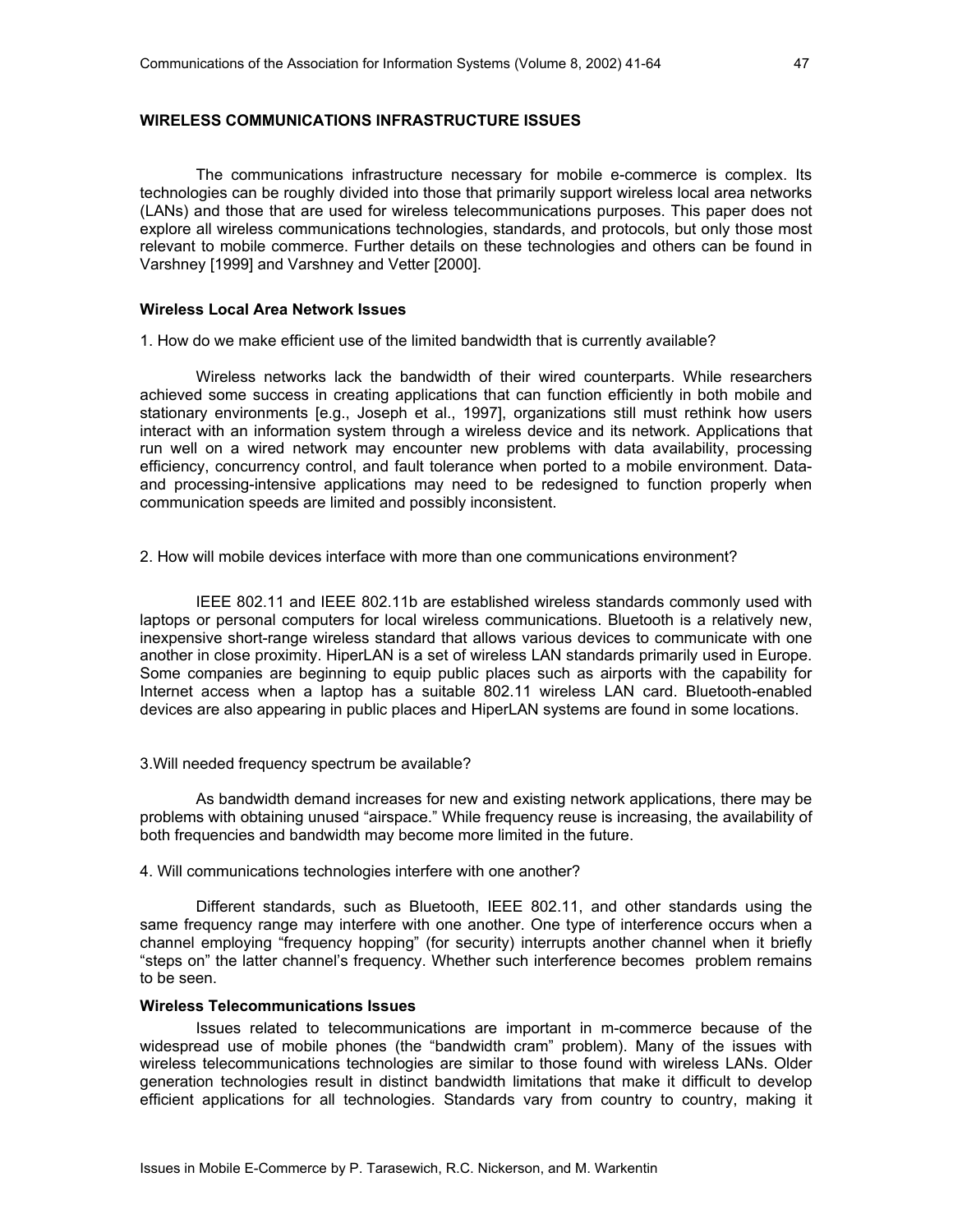difficult for devices to interface with networks in different locations. (There are no phones that handle all systems.) Frequencies are becoming crowded quickly.

5. How do we address compliance with various current and future standards and speeds found in mobile phones?

 Currently, the three basic second-generation (2G) digital wireless telephone technologies are:

- Time Division Multiple Access (TDMA),
- Global System for Mobile (GSM), and
- Code Division Multiple Access (CDMA).

All these technologies are circuit-switched services. A user must dial in and maintain a connection to obtain data communications. GSM is the most widely used of the three technologies, especially in Europe, but the current speed of GSM is only 9.6 kilobits per second (Kbps).

In the future, this issue will become even more complex. Wireless telecommunications continued to evolve into the current state of so-called two-and-a-half generation (2.5G) technologies, some of which are being implemented. High-Speed Circuit-Switched Data (HSCSD) is a circuit-switched wireless data transmission for mobile users at data rates up to 38.4 Kbps. Enhanced Data GSM Environment (EDGE), a faster version of GSM, is designed for data rates up to 384 Kbps to enable the delivery of multimedia and other broadband applications. General Packet Radio Service (GPRS), which promises data rates from 56 to 114 Kbps, is a continuous packet data service that is "always-on," thus allowing mobile users to access the Internet without dialing in. Redesigning applications for this generation of technology will create additional problems.

Farther in the future, Universal Mobile Telecommunications System (UMTS) is projected to be the third-generation (3G) mobile phone technology. It offers broadband, packet-based transmission of text, voice, video, and multimedia at data rates that will reach 2 Mbps and greater. Based on GSM, UMTS is the planned global standard for mobile users. Once UMTS is fully implemented, computer and phone users can be attached continuously to the Internet and have access to a consistent set of services worldwide. Europe and Asia, however, will probably benefit from 3G wireless before the United States does [Redman, 2000].

6. Are businesses willing to pay the high initial cost of establishing the necessary wireless infrastructure?

During bandwidth auctions, European telecommunications companies bid US\$46.2 billion in Germany alone for 3G licenses [Brewin and Sayer, 2000]. The cost of deploying the necessary communications hardware is in addition to the licensing cost. Some companies are not waiting for updated telecommunications technologies, and are purchasing data optimization software that can increase data transmission speeds significantly by using existing wireless connections [Bruzzese, 2001]. Unless businesses (and individuals) are willing to pay all the necessary costs associated with each generation, new technology may not be implemented.

Table 2 summarizes the issues related to mobile e-commerce communications infrastructure.

#### **OTHER WIRELESS TECHNOLOGY ISSUES**

1. Will users be able to maintain continuous contact when moving between locations and devices without losing services?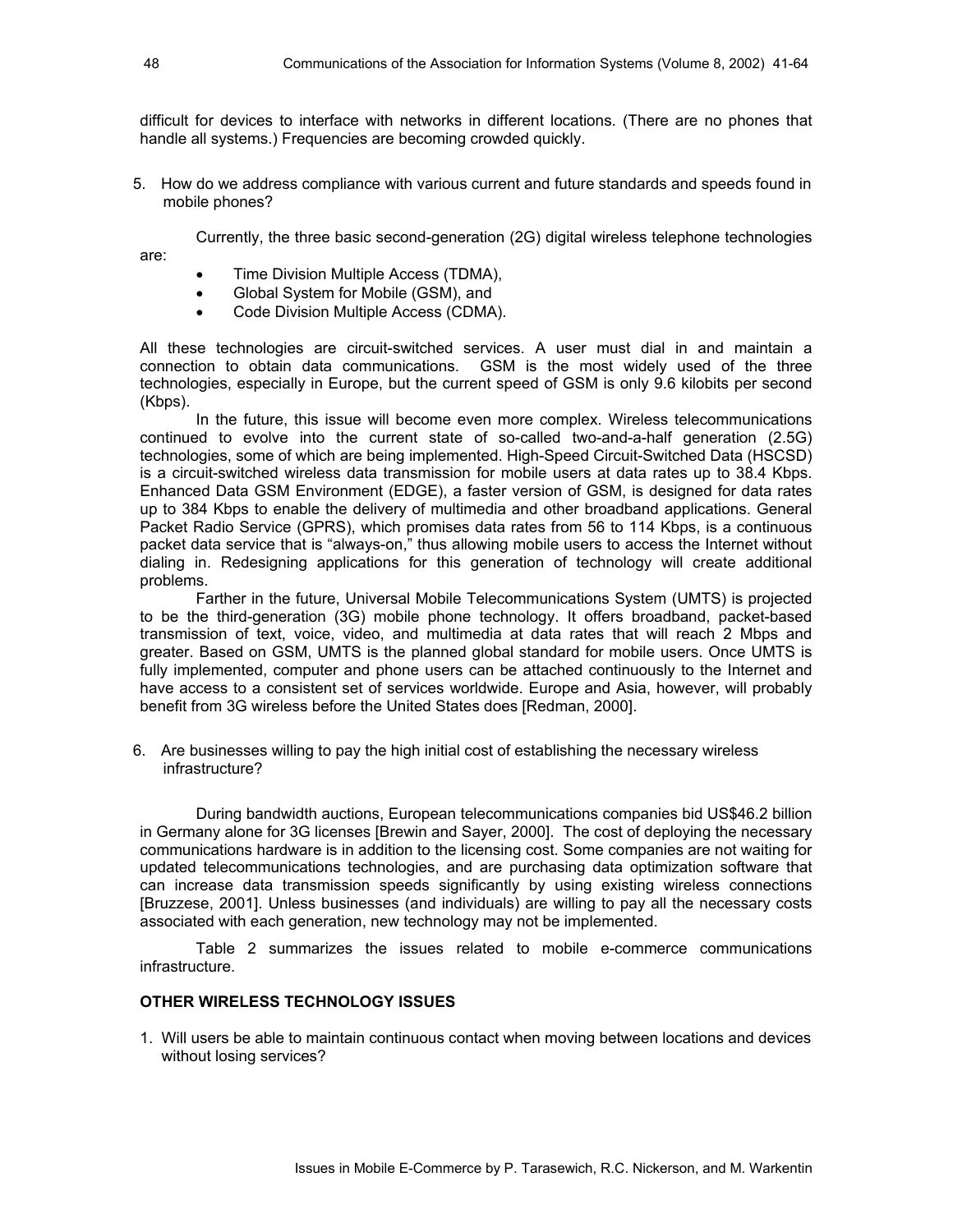| <b>Issues:</b>                                                                                    |           | <b>Relevant questions:</b>                                                                                                                         |
|---------------------------------------------------------------------------------------------------|-----------|----------------------------------------------------------------------------------------------------------------------------------------------------|
| Efficient use of limited bandwidth                                                                | $\bullet$ | How can applications be designed so that<br>they work efficiently in limited bandwidth<br>situations?                                              |
| Difficulties with mobile devices interfacing<br>with multiple communications<br>environments      | $\bullet$ | Can mobile devices be created that will<br>function with different communications<br>systems?                                                      |
| Spectrum and bandwidth availability                                                               | $\bullet$ | Will there be enough frequencies and<br>bandwidth available to handle demand for<br>existing and new mobile commerce<br>applications?              |
| Interference among technologies                                                                   | $\bullet$ | Will communications technologies interfere<br>with one another?                                                                                    |
| Addressing compliance with current and<br>future mobile phone standards and speeds                | ٠         | How can applications be designed or<br>redesigned so that they function with<br>different current and future mobile phone<br>standards and speeds? |
| Willingness of businesses to pay the high<br>cost of establishing new wireless<br>infrastructures | ٠         | Will businesses pay the costs associated<br>with the implementation of each new<br>generation of telecommunications<br>technology?                 |

Table 2. Summary of Mobile E-commerce Communications Infrastructure Issues

Seamless transfer of the communications linkage will be necessary when moving from location to location and from device to device. Applications cannot be allowed to terminate simply because users change places or devices; they must exhibit operational continuity, "jumping" from place to place and following the user, without the user experiencing a break in service. Research with mobile software agents indicates that they can facilitate the movement of users from one device to another (e.g., Kotz et al., 1997). This problem must be solved in general, so that users will be assured that the technology functions acceptably.

#### 2. How will wireless communications providers charge for the wireless connection?

Given the limitations of wireless devices over their wired counterparts, alternate revenue models must be considered for mobile device access. The advertising-based Web model may not work for the wireless Web due to small screen sizes with limited graphics capabilities. Basic monthly subscription models (used in the U.S. for services such as basic phone access and cable TV) may provide a simple solution, infrastructure firms may charge for usage, or a combination of these approaches (subscription plus pay-per-use for premium services or higher bandwidth) may be the approach widely adopted. Currently, most users are charged for wireless access by the minute. NTT DoCoMo's i-mode service charges, however, are based on the number of packets of data sent and received, along with a small monthly fee. (Some applications, such as interactive graphical games or mapping, may involve far higher data transmission rates than others, such as text messaging.) Other approaches such as e-mail advertising may prevail. Companies such as Streetbeam and adAlive are investigating the use of advertising billboards with PDA interactivity. These "active billboards" may function as a network of free Internet access points for wireless devices. The various methods of charging for wireless communications links must be examined carefully to determine the best approaches.

#### 3. Will wireless information be secure?

Organizations that use wireless LANs must realize that there are no physical boundaries limiting the flow of data on their networks and that people and devices outside the organization may have (inadvertent) access to their systems. Users and their organizations, however, will want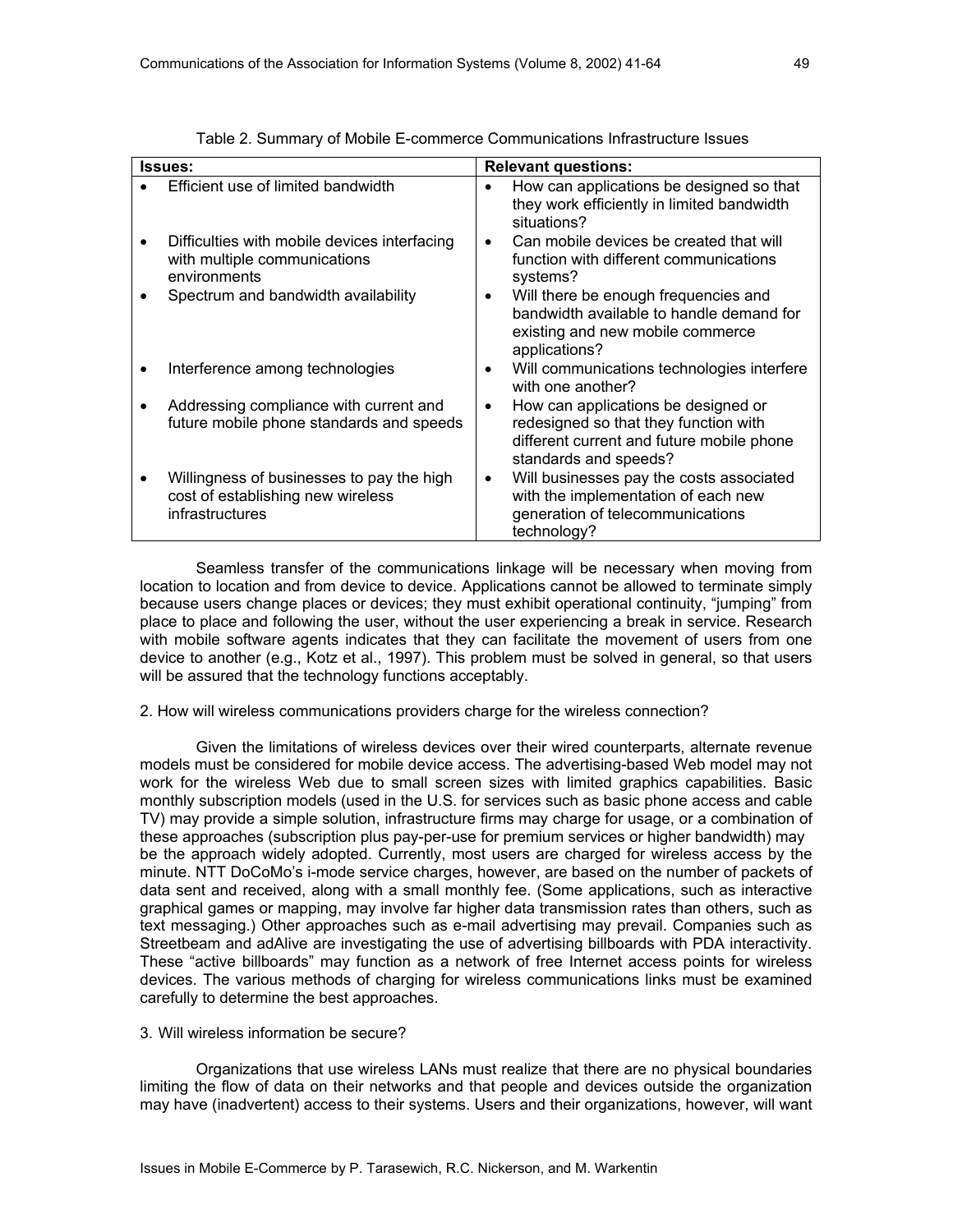assurance that their sensitive wireless communications and transactions are not intercepted. Certain methods may reduce the chances of unapproved access. For example, frequency hopping can make it more difficult to intercept data communications. Encryption technologies can also help ensure that even intercepted transmissions cannot be read easily, but they will need to be made more efficient and more foolproof. One leading company in the field of mobile commerce security is Sonera, which offers public key infrastructure (PKI) for mobile phones. Sonera, Ericsson, EDS, and other companies formed an alliance called Radicchio to promote PKI as the standard for m-commerce transaction security. More such initiatives may be needed to assure users and organizations that data is secure when transmitted over wireless networks. Ghosh and Swaminatha [2001] and Miller [2001] provide additional discussions on m-commerce and wireless security concerns.

#### 4. Can viruses be managed?

Viruses may be an even greater impending threat to wireless devices than to current wired networks. The first large-scale virus attack on wireless phones occurred in 2000 [Brewin, 2000]. What makes this issue even more problematic is that hackers could use stolen wireless devices to create and disseminate a virus, after which the devices could be physically destroyed, making it almost impossible to trace the origin of the virus or to identify its creator.

#### 5. Can we identify users positively?

The increased use of wireless devices for e-commerce makes positive user identity verification more important, yet more difficult to ensure. Organizations will want positive user identification to validate user transactions but doing so with limited devices may be difficult. One consequence of this need is the increasing importance of biometrics [Jain et al., 2000]. Future wireless devices may include a thumbprint or retinal scanning ID device or may use smart cards to store user authentication information. Whatever technology is adopted must not unduly intrude on the user's time and privacy.

#### 6. Who should have control over location device data?

 Location technologies, especially the Global Positioning System (GPS), will play a large role in wireless communications [Djuknic and Richton, 2001; Hightower and Borriello, 2001]. In 2000, President Clinton ordered the U.S. military to stop scrambling GPS satellite signals, allowing the geographic location of anyone in the world with a GPS to be determined to within about 10 meters. Other location technologies employ algorithms to triangulate from three or more cellular towers. With these technologies, organizations can determine where users are located, but access to this information must be controlled for the privacy of the user. Who should have such control, however, must be carefully examined. [Hamblen, 2001]

Table 3 summarizes the issues related to other mobile e-commerce technology.

#### **IV. MOBILE E-COMMERCE APPLICATION ISSUES**

A number of applications of wireless technologies for e-commerce are currently constrained by technology limitations and issues described in Section III. This paper does not provide a thorough review of m-commerce applications, but only examines those papers that illustrate the issues we raise. Sources for m-commerce application examples include Varshney and Vetter [2001], Varshney et al. [2000], Schwartz [2000], and Winer [2000]. Research papers on the feasibility of specific m-commerce applications are also appearing, such as Eklund and Pessi [2001], who study WineGuide, a geographically bound WAP-based recommendation service for wine and food.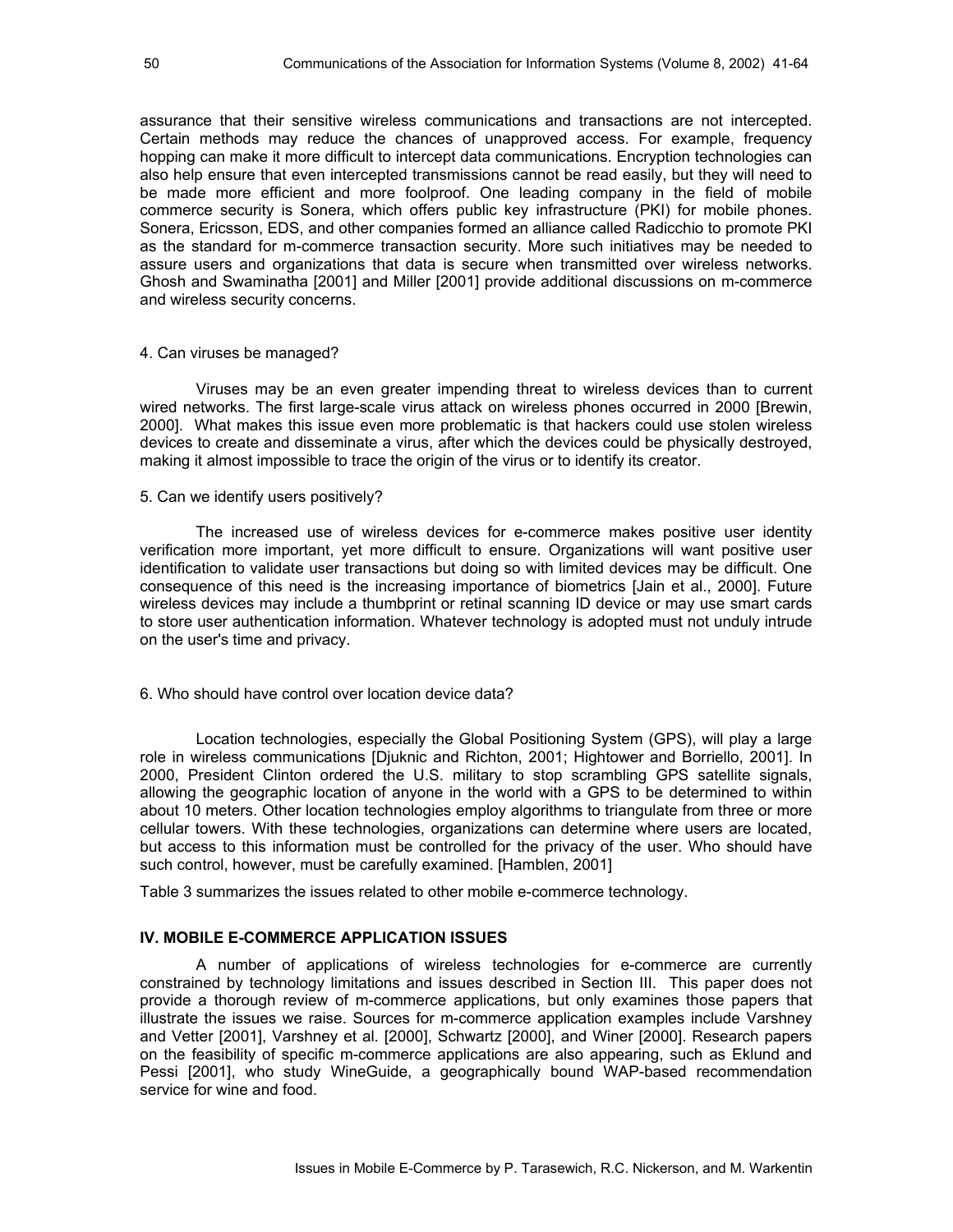| <b>Issues:</b>                                              |           | <b>Relevant questions:</b>                                                                                                               |
|-------------------------------------------------------------|-----------|------------------------------------------------------------------------------------------------------------------------------------------|
| Need for seamless transfer between<br>locations and devices | $\bullet$ | How can mobile systems provide<br>capabilities for users to move between<br>locations and devices without losing<br>continuous services? |
| Method of charging for wireless connection                  | ٠         | What are the best ways to charge for<br>wireless communications links?                                                                   |
| Security of data traveling over wireless<br>networks        | ٠         | How can users and organizations be<br>assured that data is secure when<br>transmitted over wireless networks?                            |
| Virus management                                            | $\bullet$ | Can technology that minimizes the impact<br>of viruses on wireless devices and<br>networks be provided?                                  |
| Identification verification                                 | $\bullet$ | How can users be positively identified<br>without undue intrusion on their time and<br>privacy?                                          |
| Control of data related to device location                  | $\bullet$ | Who should control access to device<br>location data?                                                                                    |

#### Table 3. Summary of Other Mobile E-commerce Technology Issues

1. What tasks will users want to perform without regard for temporal or spatial constraints?

Many mobile e-commerce applications became available recently and new ones are being planned and developed. Varshney and Vetter [2001] list some categories of mobile applications including:

- Financial services
- Advertising
- Inventory management
- Product location and shopping
- Proactive service management
- Business reengineering
- Auction and reverse auction
- **Entertainment**
- Information-oriented services

Wireless systems allow using applications in these and other categories at any time from almost any location, but whether users want to do so for any specific application is not known.

#### 2. How do we provide support for the desired tasks through wireless applications?

Examining this issue involves exploring different methods and metaphors for use in mobile e-commerce. For example, services can be provided through simple applications interfacing with mobile phones or through more complex applications connected to handheld computers. The development of mobile applications is also more challenging than the development of wired applications because mobile applications are contextual, are usually used in dynamic environments, and receive more limited attention from the user [Shen and Shen, 2001]. Because a desktop metaphor with folders, icons, and tabs, so common in the wired computer world, does not necessarily work well on limited mobile devices [Kristoffersen et al., 1998], a new metaphor may need to be found.

3. In wireless messaging services, how do we provide communication among users of different systems?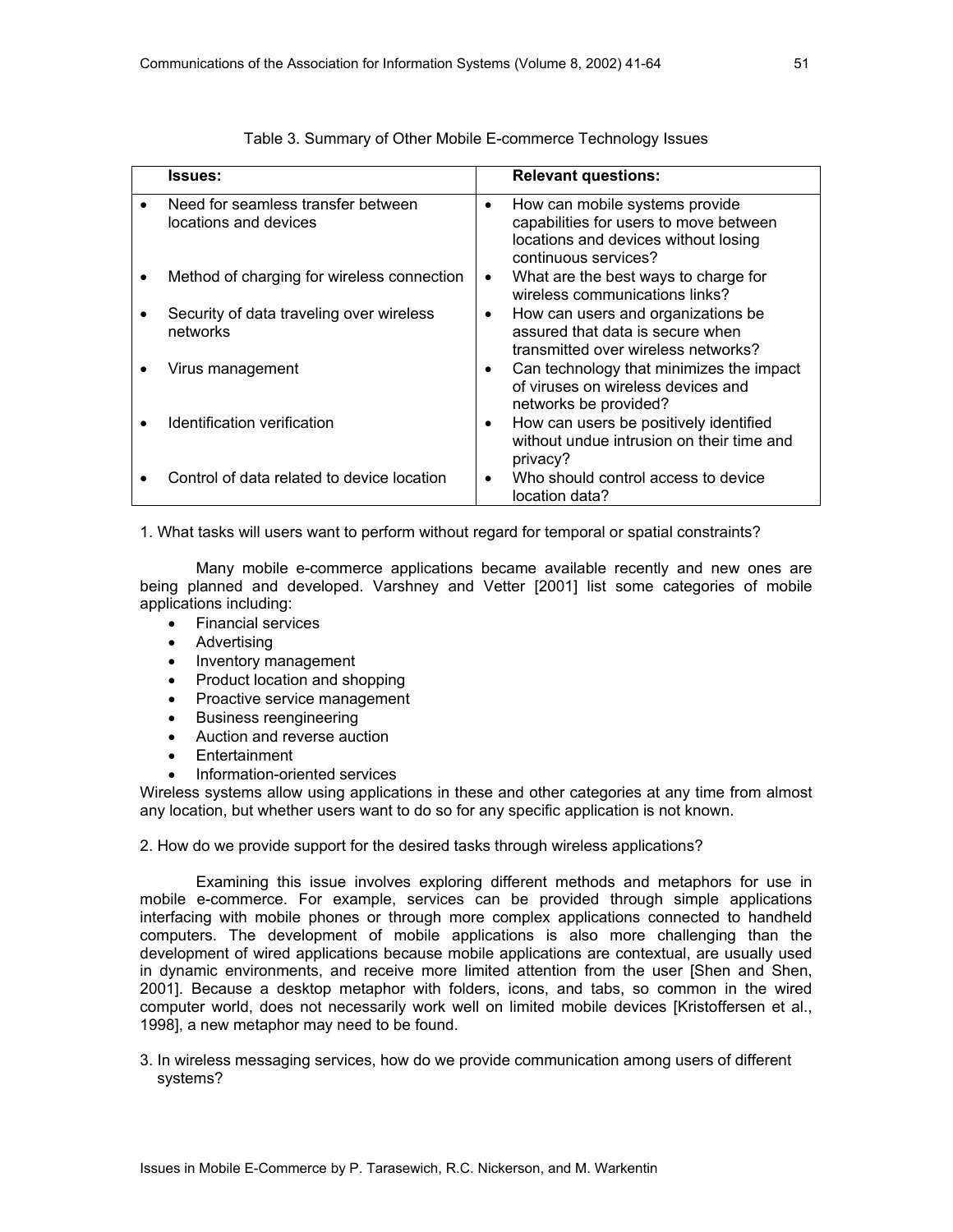Mobile instant messaging is expected to become widely used as wireless communications move toward continuous packet services, such as GPRS [Mueller-Veerse, 1999]. Messaging services, such as AOL's Instant Messenger and Yahoo! Messenger, are being integrated into phone and handheld devices. NTT DoCoMo's wireless i-mode system allows millions of Japanese to send messages to one another [Reiss, 2000]. These services are needed not only for personal messages but also for commerce-related messages between customers and organizations. Users of different systems, however, cannot necessarily contact one another.

4. How do we gain social acceptance of using mobile devices in various locations or during specific events?

Ringing mobile phones and key tapping users are not appreciated by many people in public locations, such as theaters and restaurants. The Canadian government held a 90-day public comment period on whether or not to license technology that prevents inappropriate mobile phone use [Brewer, 2001]. The Canadian National Research Council is even funding research by Cell Block Technologies on a device that diverts cell phone calls into an unused channel (thereby blocking the calls). Whether legal or cultural barriers will limit the use of mobile devices in certain situations is unknown.

5. How do we make financial and other data used in mobile applications secure?

Mobile banking allows banks to offer customer services, such as account information and transactions, without the overhead of a brick and mortar location. Services such as Fidelity's InstantBroker™ provide wireless stock trading. Wireless devices (sometimes in conjunction with smart cards) are also beginning to be used for payments to merchants and for transfer of cash between devices. Wireless devices may eventually substitute for the array of membership and affinity program cards that many people carry in their wallets, a concept known as Mobile Dynamic Information Management [Mueller-Veerse, 1999]. Someday, a mobile device might contain passport and medical information. VirtualWallet and eWallet, two applications for PocketPCs, can hold (and beam) all kinds of sensitive information, including medical, personal, and financial information. Before any of these wireless applications will be fully accepted by users, financial and other data must be made secure.

6. What are the best ways to generate revenue?

This issue can be seen in the context of wireless entertainment. Mobile betting and gambling is available through wireless devices. Hong Kong's Jockey Club permits off-track wagering using mobile phones, and Blue Square in the UK provides sports betting over WAPenabled devices. Revenue in these cases might be obtained through service charges, sponsorships, or commissions on the gambling wagers themselves. Other companies provide multi-player games that can be played from a phone or handheld device. NTT DoCoMo's i-mode allows its users to play games with distant partners, using Java and "i-appli" technology. Wireless-enabled PocketPC users can play one another in chess and other games remotely. Stockholm-based It's Alive developed location-based mobile games that work on WAP phones and on current GSM phones in Europe. Many new games are limited by the current graphics capabilities and bandwidth of wireless devices, but several companies have been successful with more "intellectual" games, such as poker and the text-based sports game 3Play from ESPN.com. These types of games and other entertainment services on mobile devices are expected to generate significant revenues from advertisers, sponsors, subscription fees, and usage charges [Kuchinskas, 2001], although the question of which combination of these revenue-generating techniques is best for these or any other wireless services remains unanswered.

7. How do we provide safety while using wireless technology in automobiles and other forms of transportation?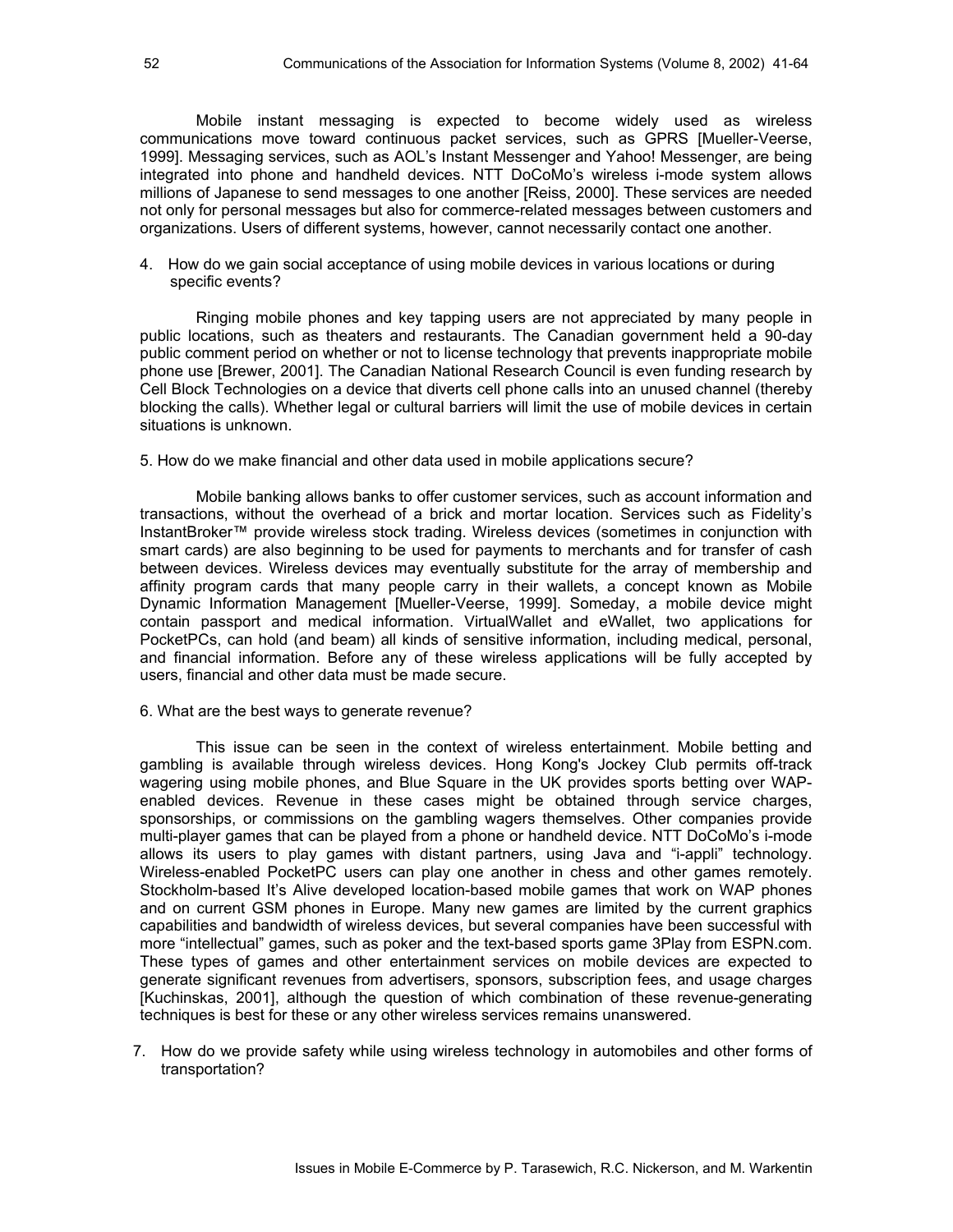Telematics, such as the OnStar system, put distressed travelers in immediate contact with assistance and direct hungry travelers to the nearest appropriate restaurant. Traffic advisory systems can guide a driver to his or her destination or warn of impending traffic jams. Automobiles will eventually be able to report potential problems to service centers themselves before they become serious. The service center might make minor adjustments to the car online or contact the driver to bring in the car. An application developed in Great Britain helps drivers find an empty parking space. Newer car-mounted devices allow regular Internet access, but users do not consider safety when "browsing while driving".

#### 8. How do we respect user privacy in location-based applications?

Even without GPS, location identification with m-commerce applications may become possible. One proposed technology for bringing emergency call service (called Enhanced 911 or "E-911" in the United States) to mobile phone users will use triangulation from surrounding towers to identify the location of the individual using a wireless phone or Web device. This technology could not only direct emergency personnel to the scene but could also be used for e-commerce applications, such as directions to services and merchants, pizza delivery, and appropriate traffic information. The location of users can also be used to target market customers in commercial areas, such as grocery stores and shopping malls or when they are near a restaurant [Gopal, Nair, and Tripathi, 2001].

9. How do we address the lack of integrity of mobile data from multiple sources?

Many applications do not maintain a single source of data for mobile and non-mobile applications, nor do they allow direct sharing of data among devices and applications, which can result in a lack of integrity in the data. For "wireless Web" applications, organizations are transcoding (converting the content of) their current Web sites to make them useable with wireless devices [Kaasinen et al, 2000]. Companies such as AvantGo provide ways to let organizations supply content and applications to mobile devices, but only by going through secondary servers and clients.

10. How do we store data so that it is readily usable and accessible by mobile applications?

Extensible Markup Language (XML), which tags data and puts content into context, is one possible solution to this problem. Another is Relational Markup Language (RML), which acts as an intermediate format between languages, such as HTML and WML, and allows the automatic markup of all markup languages [Saha et al., 2001]. The output is generated without regard to the initial markup language. Other solutions may also exist, or be discovered, that work better in some situations.

11. How do we ensure the integrity of synchronized data among multiple devices?

 When mobile clients are synchronized with other devices (such as desktop computers), changes (to calendars, for example) within each device are sent to the other devices according to rules of precedence. The current proliferation of non-interoperable synchronization technologies creates barriers to developing robust mobile commerce systems. A consortium of global technology firms, including wireless handset manufacturers, is developing a standard for synchronizing data between mobile client devices and other platforms. SyncML, a synchronization protocol based on XML, is designed to ensure that mobile phones, pagers, and other mobile devices can synchronize their data with network applications, desktop calendars, and other locations where information is stored [SyncML, 2001]. If SyncML is established as a universally recognized standard for data synchronization, then devices and systems that do not comply will become isolated among the otherwise interoperable technologies. Firms must determine whether the data standards they employ, and the communication of their data between various mobile devices, are such that data integrity can be ensured when synchronization is used with multiple mobile devices and platforms.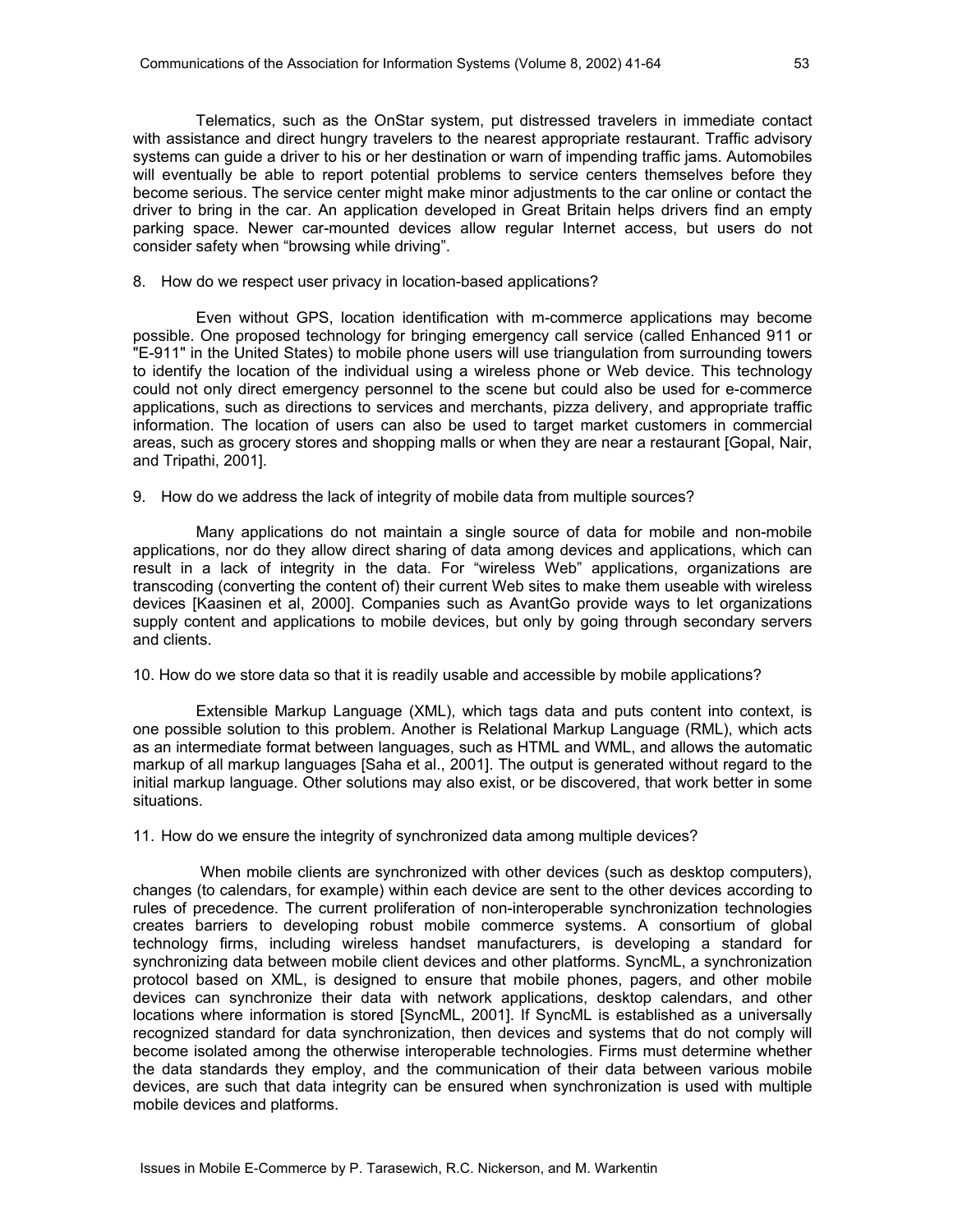12. How do we develop complex, robust inter-organizational and intra-organizational applications that work well within current (and any foreseeable) device limitations?

While most initial mobile commerce applications seem to be aimed at the business-toconsumer market, business-to-business and intranet applications are also appearing. Wireless technologies and m-commerce can facilitate the redesign of organizational activities. Companies that use a just-in-time (JIT) manufacturing approach can track inventory through wireless transmitters and can also track the location of vehicles bringing materials to be processed. Vending machines or copy machines can be networked wirelessly and can call automatically for more supplies or maintenance. Service technicians can be assigned new tasks dynamically and sent problem information while they are traveling. Sales people can go literally anywhere in the field and access product information and customer accounts, although the applications right now are still subject to the constraints of current wireless devices, such as limited bandwidth, small screens, and a lack of standardization [Scheier, 2001]. All these mobile enterprise applications are complex, however, and developing them requires careful planning, analysis, design, and implementation.

Table 4 summarizes the issues related to mobile e-commerce applications.

|           | <b>Issues:</b>                                                                                   | <b>Relevant questions:</b> |                                                                                                                                        |
|-----------|--------------------------------------------------------------------------------------------------|----------------------------|----------------------------------------------------------------------------------------------------------------------------------------|
|           | Determination of tasks users want to do<br>without regard to temporal and spatial<br>constraints |                            | What applications do users want to use<br>anytime from anywhere?                                                                       |
|           | Method of providing support for desired<br>tasks through wireless applications                   |                            | What methods and metaphors are best for<br>applications that interface with mobile<br>devices?                                         |
|           | Communication between different<br>messaging services                                            | $\bullet$                  | How can different messaging services<br>interface with one another?                                                                    |
| $\bullet$ | Appropriate use of devices and<br>applications in social settings                                | $\bullet$                  | Will legal or cultural barriers limit the use of<br>mobile devices in certain situations?                                              |
|           | Security of data used in wireless<br>applications                                                |                            | How can financial and other data be made<br>secure in wireless applications?                                                           |
| $\bullet$ | Identifying the best revenue generation<br>technique                                             |                            | Which combination of revenue generation<br>techniques is best for different services?                                                  |
|           | Safety while using wireless devices in<br>vehicles                                               | $\bullet$                  | Can "browsing while driving" be made<br>safe?                                                                                          |
|           | Protection of user privacy in location-based<br>applications                                     | $\bullet$                  | How can the privacy of the user be<br>maintained in applications that identify the<br>user's location?                                 |
|           | Addressing the lack of integrity of data from<br>multiple data sources                           | $\bullet$                  | How can applications be designed so that<br>data integrity is maximized?                                                               |
| $\bullet$ | Storage of data for use and access by<br>mobile applications                                     |                            | What data storage techniques are best for<br>data that is used by mobile applications?                                                 |
|           | Ensuring the integrity of synchronized data<br>among multiple devices                            | $\bullet$                  | How can data integrity be ensured when<br>synchronization is used with multiple<br>mobile devices and platforms in an<br>organization? |
|           | Development of complex, robust<br>organizational applications within device<br>limitations       | $\bullet$                  | How can mobile enterprise applications be<br>planned, analyzed, designed, and<br>implemented?                                          |

Table 4. Summary of Mobile E-commerce Application Issues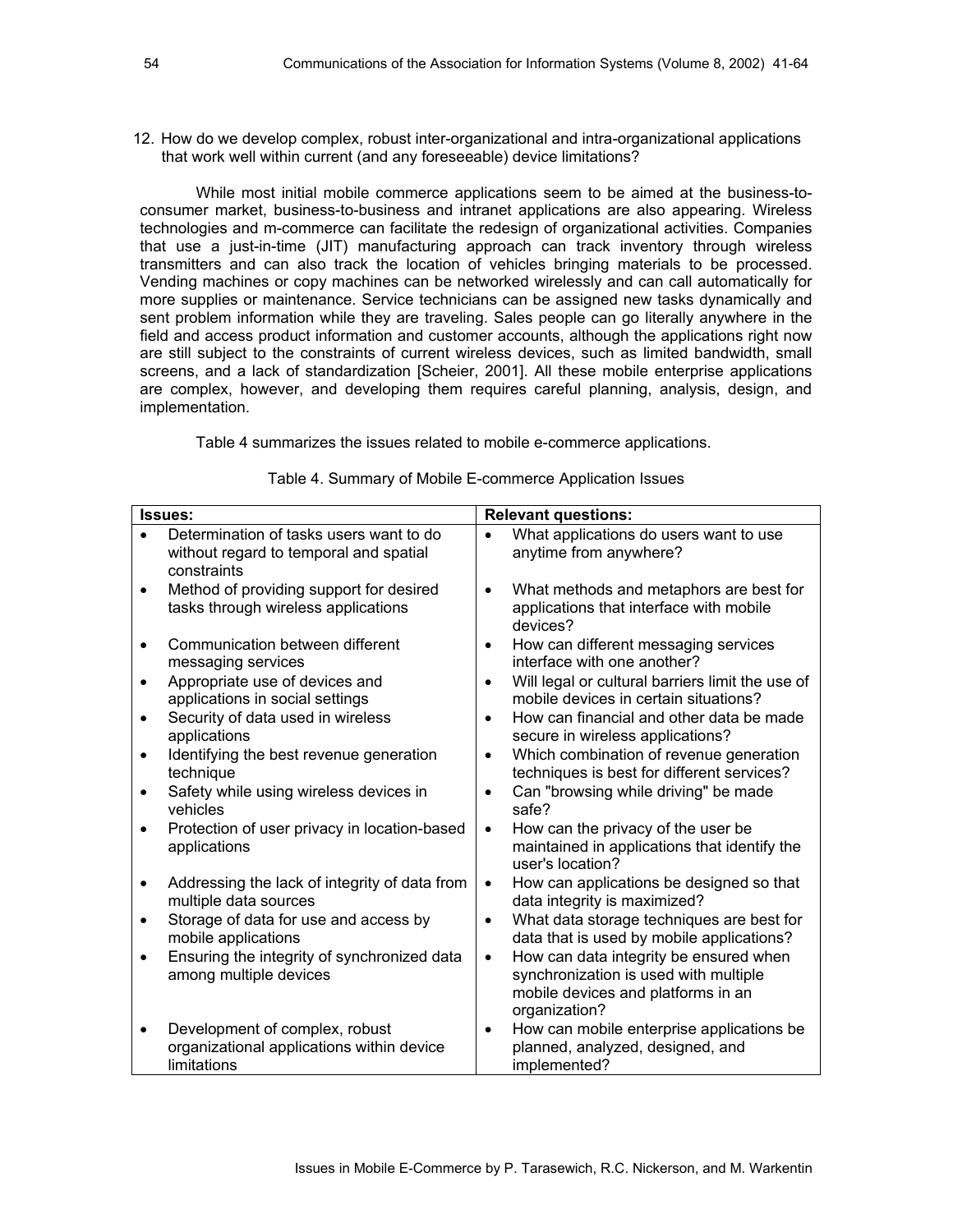#### **V. MOBILE E-COMMERCE GLOBAL ISSUES**

The global use of wireless technologies and applications adds another layer of complexity to the issues in m-commerce. This complexity derives from the legal, cultural, social, political, and technical differences among countries.

1. How does a firm operate within the current lack of standardization throughout the world?

 Technologies continue to evolve and change on a daily basis worldwide. Mobile phone standards vary from country to country and even within a country. The implementation of WAP devices is slower than expected in Europe, and there are doubts as to whether it will become the accepted worldwide standard [Lewis, 2000]. One reason WAP is in doubt is the popularity of Japan's i-mode. NTT DoCoMo is planning to expand i-mode into Europe and North America with help from companies such as AT&T, KPN Mobile NV, America Online, and Microsoft [Reiss, 2000]. Third generation (3G) communication technologies are not yet implemented, and researchers are already planning the fourth generation [Varshney and Jain, 2001]. How global enterprises should address the various wireless communication standards around the world is an open question, and a critical one, for achieving competitive success.

2. How do businesses plan for the disparity in the adoption of wireless technologies and applications in different regions of the world?

 The United States lags behind western Europe and Asia in terms of wireless technology. Japan already implemented the first 3G technologies, although on a limited basis, and western Europe should be next. The primary reason for the U.S. lag is that the United States has not experienced the same demand for increased mobile communication capacity as Europe and Japan [Mentrup, 2000]. Fewer Americans use wireless devices than people living in Asia or Europe, and those who do use wireless devices use them less and for fewer tasks. Nonetheless, U.S. companies realize that the advanced wireless capabilities available in Europe and Japan present enormous potential for increased m-commerce activities and revenues. Many are starting to explore opportunities abroad through partnerships, direct sales, or new foreign divisions [Nelson, 2001]. Should businesses plan for the continued disparity in adoption of mobile ecommerce around the world or assume that Europe and the United States will eventually catch up with Japan?

3. How will wireless service providers identify what services are desired in different parts of the world?

Demand for wireless applications differs around the world. While Europe and Asia experience more overall use of wireless devices, it is thought that the United States is ahead of Europe in terms of the volume of commerce transactions occurring over a wireless network and in terms of sending targeted ads and promotions to wireless devices [Daugherty, 2000]. The reasoning behind this situation is that consumers in the United States are more experienced with searching for and purchasing items over the wired Internet, and this experience extends to mobile devices. Wireless handheld computers, with screens larger than mobile phones, also are expected to contribute to more m-commerce transactions in the United States compared to other countries. Revenue from advertisements on the devices is expected to be greater. In Europe, online wireless games are popular and Japan offers a wireless Web-based version of karaoke, but North Americans do not readily use wireless browsing for entertainment. Because Japanese are pressed for living and working space, smaller devices such as mobile phones seem to work better with their lifestyles than larger personal computers, laptops, or even handheld devices.

4. How do access-pricing variations contribute to global differences, and impact the use of wireless services?

In Europe and Asia, being wired to the Web is relatively expensive (ranging from US\$15 per month for 20 hours of access in Europe to hundreds of U.S. dollars per month in Japan), but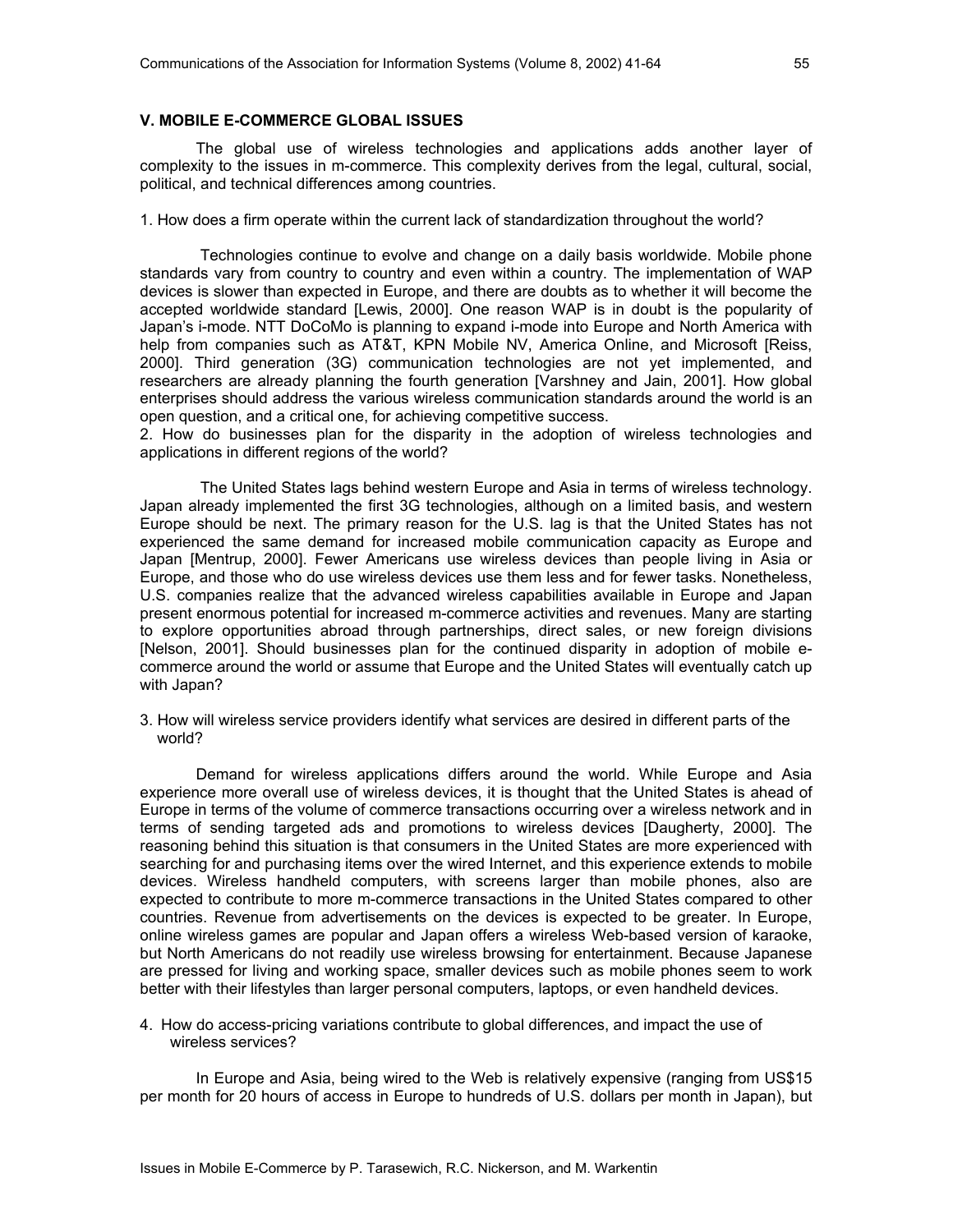wireless access costs only a few dollars per month, although NTT DoCoMo charges i-mode callers a small fee for each piece of data that they access (e.g., \$0.30 for a movie review or \$0.01 to send a short e-mail message). Pricing policies in the United States are just the opposite: the wired Internet is almost free in many cases, but wireless bills can sometimes reach hundreds of dollars per month in airtime costs. These pricing differences, however, are becoming less pronounced as many service providers change their pricing policies to make them more affordable to the average consumer. Whether variations in access pricing in different countries affects the use of wireless services is not known.

Table 5 summarizes the global issues related to mobile e-commerce.

| <b>Issues:</b> |                                                                                                                                              | <b>Relevant questions:</b> |                                                                                                                                                                                                   |
|----------------|----------------------------------------------------------------------------------------------------------------------------------------------|----------------------------|---------------------------------------------------------------------------------------------------------------------------------------------------------------------------------------------------|
|                | Addressing the lack of global standards                                                                                                      | $\bullet$                  | How should global enterprises address the<br>various wireless communication standards<br>around the world?                                                                                        |
|                | Planning for the disparity in adoption of<br>wireless technologies and applications<br>around the world                                      | ٠                          | Should businesses plan for the continued<br>disparity in adoption of mobile e-commerce<br>around the world or assume that Europe<br>and the United States will eventually catch<br>up with Japan? |
|                | Identifying desired wireless services<br>around the world<br>Impact of access-pricing variations around<br>the world on wireless service use | ٠<br>$\bullet$             | What wireless services are likely to be<br>successful in different parts of the world?<br>Do variations in access pricing in different<br>countries affect the use of wireless<br>services?       |

Table 5. Summary of Mobile E-commerce Global Issues

#### **VI. DISCUSSION**

In this paper we identified numerous issues related to the design, implementation, and management of mobile e-commerce systems. Our examination showed that these issues may be categorized as technology, application, or global issues, where technology issues may focus on the client itself or on the underlying infrastructure. While our list of issues is certainly not exhaustive, it represents a useful overview of the social, technical, and practical environment within which m-commerce activities will be established in the coming years and provides a foundation for further issues analysis research within this domain.

The classification system outlined in this paper can be augmented by alternative perspectives. One useful paradigm for the examination of these issues is a viewpoint containing multiple dimensions (Figure 1). Each distinct dimension—technical level, organizational level, and geographic level—represents an alternate continuum for evaluation. First, is an issue a highly technical one or is it less technical or even entirely non-technical? This technical dimension is a continuum from those issues that almost exclusively involve technical considerations to those that have little or no relationship to technology. For example, encryption algorithms, frequency hopping protocols, and the like are highly technical issues. Legal issues, such as laws governing the public use of mobile phones, are primarily non-technical issues impacted by the technology. In between are such issues as acceptance of standards that have both technical and nontechnical considerations.

Second, the organizational dimension is a way in which issues can be segmented according to the level of organizational impact. Does the issue primarily affect the individual, the workgroup (or team), the department, the entire organization, multiple organizations (within or across industries), or the environment outside the organization? For example, client device interface issues and control of personalization may matter most to the individual user, while frequency crowding and virus management are issues related to workgroups and organizations.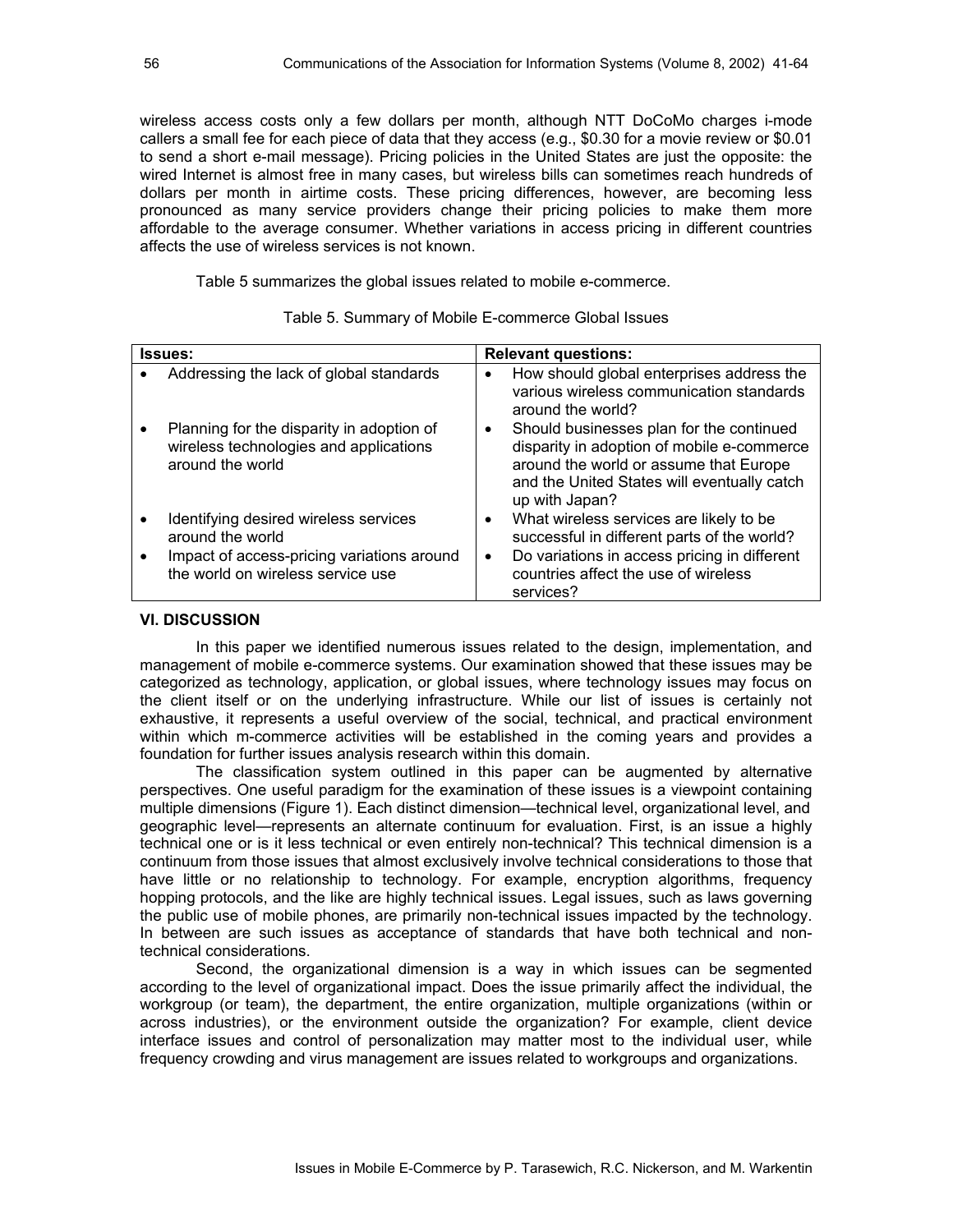

Figure 1: An Alternate Classification System for Mobile E-commerce Issues

The issue of controlling the data related to device location supersedes the organization itself and may be an industry or societal issue. Should issues related to individuals be resolved in a different manner from those that primarily focus on group interactivity or inter-organizational systems? Many organizations, both small and large, are transnational enterprises, operating within multiple legal and regulatory environments, and so this perspective is one of organizational dimension, not national dimension.

The third dimension is a way of examining issues along a continuum of geographic importance—does an issue have primarily a local impact, a regional impact, a national impact, or a global impact? For example, because wireless transmission has a limited range (extremely limited in the case of Bluetooth networks), bandwidth issues may be primarily local or regional issues. Crowded bandwidth in one part of the world (for example, Europe) would not prevent expansion into the same frequency range in another part of the world (for example, South America). To a certain extent, however, given that mobile devices are, by definition, able to move to any part of the world, all issues are global. A user with a mobile device may seek to interface with wireless systems anywhere in the world.

Growth in the use of m-commerce technologies may be inevitable, but the path this growth will follow is not. While our examination provides a useful platform for the analysis and resolution of various issues within this domain, there is a compelling need for future research into identifying and analyzing these and other issues. First, is this a complete set of issues within this domain? We welcome reaction to our examination and the identification of other key issues for consideration. We continue our analysis as we build a more comprehensive taxonomy with more refined classes of these and other issues. Second, it is imperative that researchers pursue analysis of the most crucial issues for the future of m-commerce, but which issues are relatively more important? The relative importance of these issues is a matter of opinion and is something that should be openly debated by all affected parties. In such a rapidly changing field, a careful indepth analysis of any issue is difficult at best.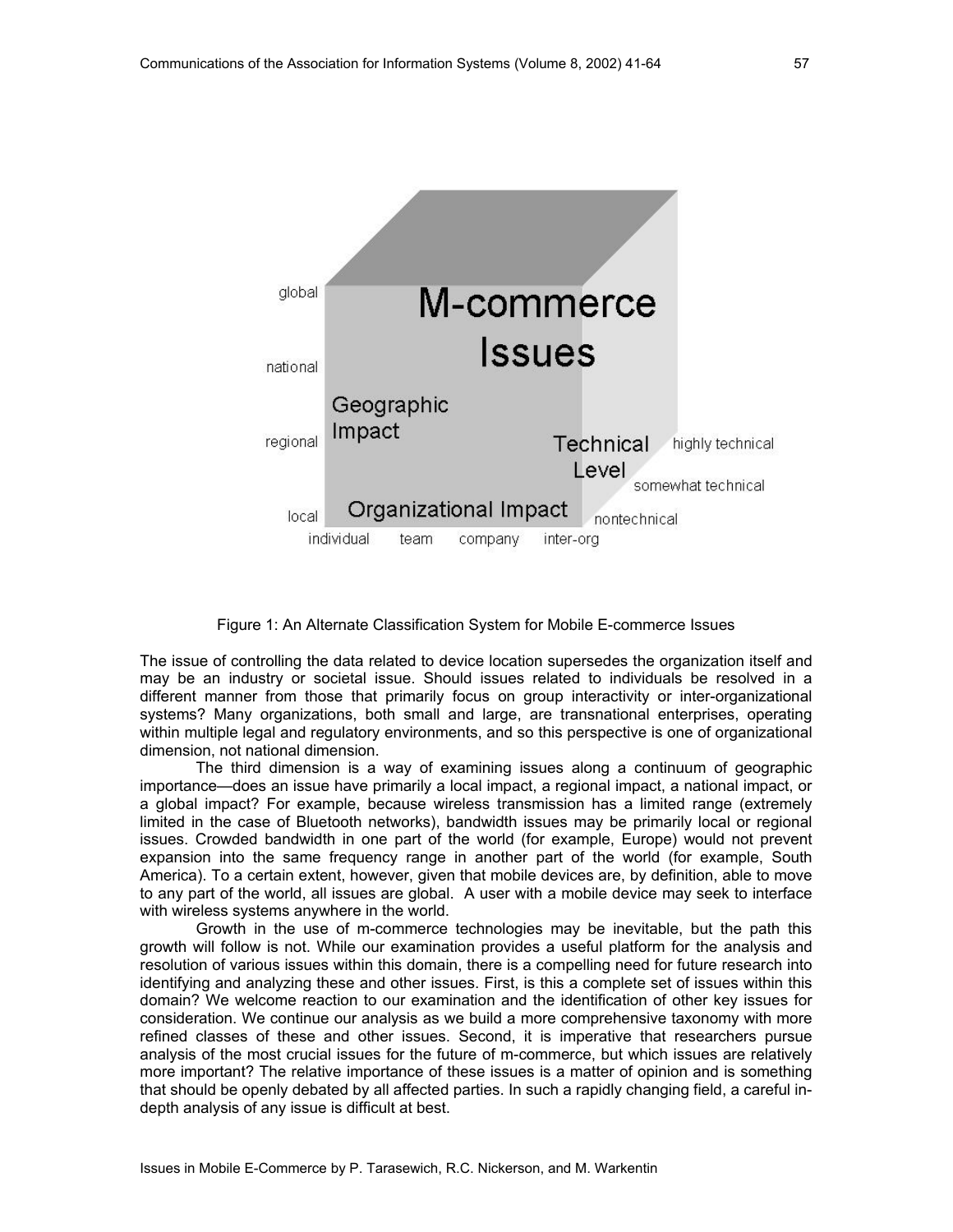For example, has the proliferation of multiple standards for transmission, security, data representation, data synchronization, and application interfaces created an impediment to wide acceptance and growth in m-commerce? Or have technical standards served to stifle creativity and the introduction of improvements in the technologies themselves or in the ways they are utilized? There is no clear test for knowing when to cease competing and begin cooperating in the establishment of global standards. While several prominent standards are either proposed or are under development, the future is uncertain, and the landscape for m-commerce may be dominated by the resolution of these issues. Moreover, history shows that standards often change. Will further research shape the evolution of these standards? Will consortia of industry groups have the greatest impact on their eventual form? Will national or international standards be the norm?

As another example, will the issue of client hardware and software design be especially critical, given the impact of usability on adoption? If the devices and applications do not provide high-value functionality to users, groups, and organizations, then their use may not grow at the forecasted rates. In the current recession economy, technology adoption decisions face increased scrutiny as corporations seek to minimize expenditures on unnecessary systems. Should interactivity patterns for mobile end users be evaluated carefully to ensure that the design of comprehensive m-commerce systems meet their needs sufficiently? Within the global context, this also requires a careful focus on cultural and legal factors that affect adoption and use.

Many questions about systems design, implementation, and management in the wireless landscape must be addressed by individuals, organizations, and nations as we face a rapidly changing technological landscape. With an understanding of the issues presented in this paper, along with the further issues analysis research that will follow, researchers and practitioners will have a basis for evaluating and participating in the developments in this field. An appreciation of all these issues will help others pursue a more comprehensive, informed path of research and development, and greater clarity will lead to more rational decisions affecting the future of this important domain. In addition to these issues, there are also numerous concerns about the ways that wireless technologies should or will be used within our firms and within our societies.

The answer will not be simple, but in all probability new practical solutions to problems will be found, new technical standards will be established, new national and global approaches to addressing social and business issues will be instituted, and the future environment for wireless technologies and their use will evolve into a new equilibrium. This future will be determined by the parties involved in systems creation, including hardware and software vendors and developers, national governments, standards organizations, user groups, financial institutions, various consortia, and others. The resolution of these issues will have fundamental impacts on the nature of global commerce. Researchers and practitioners need to understand these issues as they unfold so that they can participate in the ongoing discussion that will help shape our wireless future.

#### **ACKNOWLEDGEMENTS**

The authors thank Henri Isaac of the University of Paris Dauphine for his feedback on a draft of this paper.

Editor's Note: This paper was fully peer reviewed. The article was received on October 21, 2001 and was published on January 30, 2002. The paper was with the authors for two weeks for one revision.

#### **REFERENCES**

EDITOR'S NOTE: The following reference list contains the address of World Wide Web pages. Readers who have the ability to access the Web directly from their word processor or are reading the paper on the Web, can gain direct access to these references. Readers are warned, however, that

1. these links existed as of the date of publication but are not guaranteed to be working thereafter.

2. the contents of Web pages may change over time. Where version information is provided in the References, different versions may not contain the information or the conclusions referenced.

3. the authors of the Web pages, not CAIS, are responsible for the accuracy of their content.

4. the authors of this article, not CAIS, is responsible for the accuracy of the URL and version information.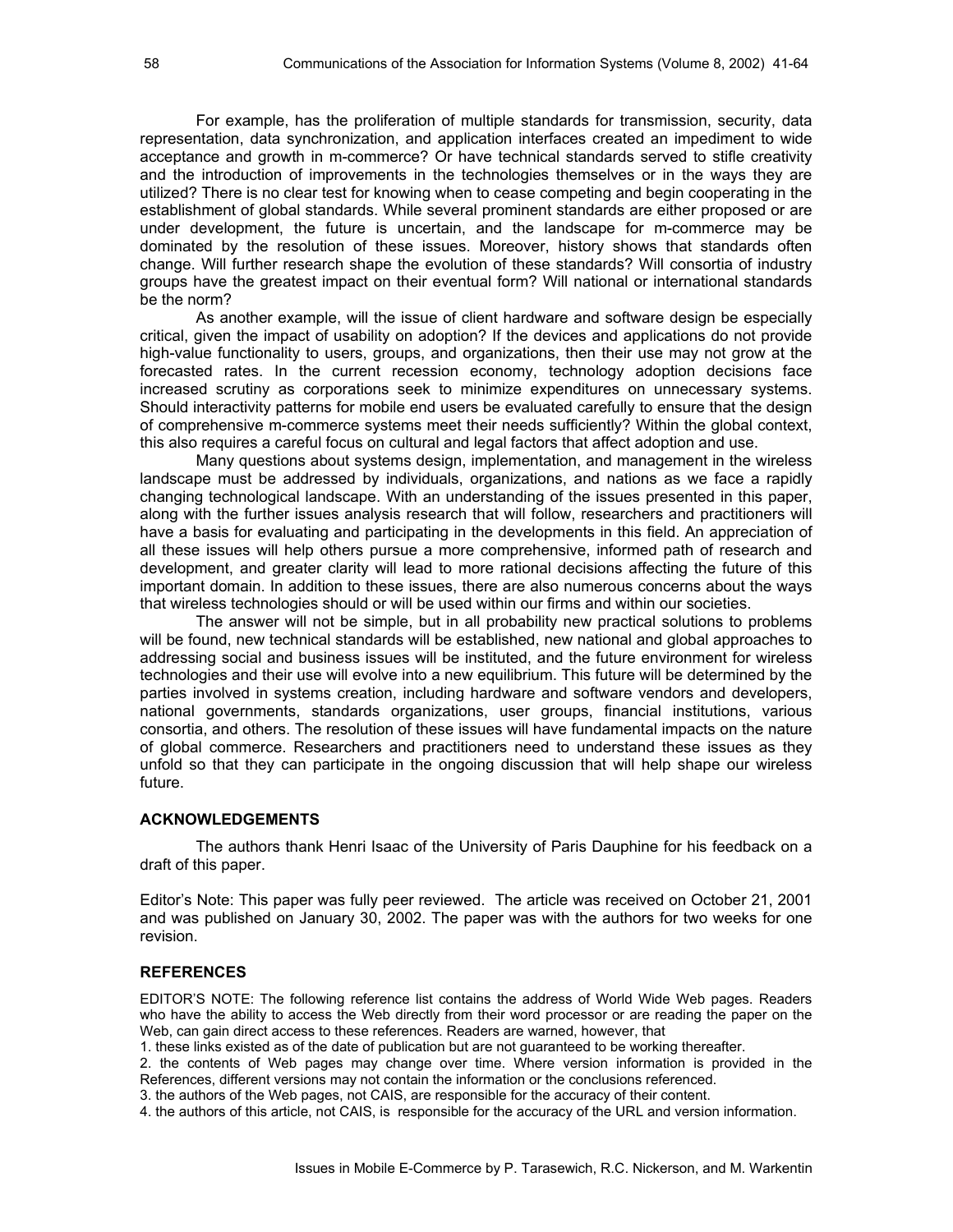Adam, N. et al. (1998) *Electronic Commerce: Technical, Business, and Legal Issues*. Upper Saddle River, NJ: Prentice Hall.

Addlesee, M., et al. (2001) "Implementing a Sentient Computing System", *Computer*, 34(8), pp. 50-56.

Bannan, K. J. (2000) "The Promise and Perils of WAP", *Scientific American*, 283(4), pp. 46- 49.

Brancheau, J. C., B. D. Janz, and J. C. Wetherbe (1996) "Key Issues in Information Systems Management: 1994-95 SIM Delphi Results", *MIS Quarterly*, (20)2, pp. 225-242.

Brewer, B. (March 12, 2001) "Canada Considers Legalizing Cell Phone Jamming Systems", *Computerworld,* 

http://computerworld.com/cwi/story/0%2C1199%2CNAV47\_STO58493\_NLTmw%2C00.html (current Oct. 7, 2001).

 Brewin, B. (June 12, 2000) "Virus Threat Spreads to Wireless", *Computerworld,*  http://www.computerworld.com/storyba/0,5125,NA47\_STO4775776.html (current January 20, 2002)

Brewin, B., and P. Sayer (August 18, 2000) "Analysts Predict Euro-telcos Will Stick Users with High Cost of Spectrum Auction", *Computerworld*, http://www.computerworld.com/cwi/story/0,1199,NAV47\_STO48768,00.html (current Aug. 24, 2001).

Bruzzese, S. (2001) "No Need to Wait for 3G", *M-Business* (September), pp. 56-58.

Chan, S. S. and X. Fang (2001) "Usability Issues in Mobile Commerce," in D. Strong and D. Straub (eds.) *Proceedings of the Seventh Americas Conference on Information Systems*, Atlanta, Georgia: Association for Information Systems, pp. 439-442.

Charny, B. (October 27, 2000) "A2B: Eliminating the human element", *ZDNet News*, http://www.zdnet.com/zdnn/stories/news/0,4586,2646086,00.html (current Oct. 7, 2001).

Cule, P. E. and J. A. Senn (1995) "The Evolution from ICIS 1980 to AIS 1995: Have The Issues Been Addressed," in *Proceedings of the Association for Information Systems Annual Conference*, pp. 17-19.

Daugherty, W. (June 26, 2000) "U.S. Takes the Mobile-Commerce Lead", *ZDNet News*, http://www.zdnet.com/zdnn/stories/comment/0,5859,2594098,00.html (current Oct. 7, 2001).

Deans, P. C. et al. (1991) "Identification of Key International Information Systems Issues in U.S.-Based Multinational Corporations", *Journal of Management Information Systems*, (7)4, pp. 27-50.

Dertouzos, M. (1999) "The Oxygen Project: The Future of Computing", *Scientific American*, 281(2), pp. 52-55.

Djuknic, G. M. and R. E. Richton (2001) "Geolocation and Assisted GPS," *Computer*, February, pp. 123-125.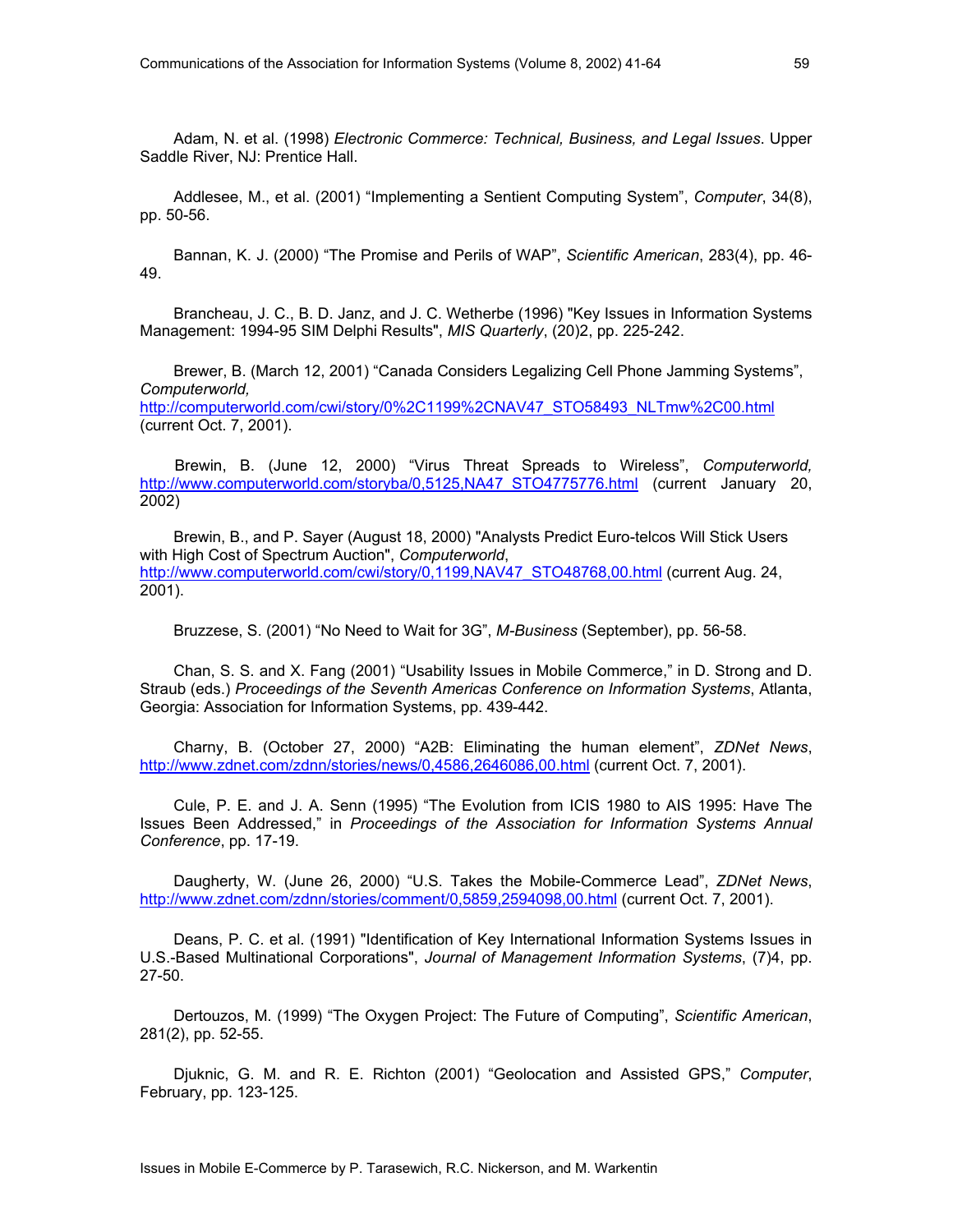Eklund, S. and K. Pessi (2001) "Exploring Mobile eCommerce in Geographical Bound Retailing," in R. H. Sprague, Jr. (ed.) *Proceedings of the 34th Hawaii International Conference on System Sciences*, Piscataway, New Jersey: IEEE.

Estrin, D., R. Govindan, and J. Heidemann (2000) "Embedding the Internet", *Communications of the ACM*, 43(5), pp. 38-41.

Garretson, R. (October 13, 1999) "Palm Computing, Symbian to Team" *Computerworld*  http://www.computerworld.com/cwi/story/0,1199,NAV47\_STO29169.00.html (current January 20, 2002)

Ghosh, A. K. and T. M. Swaminatha (2001) "Software Security and Privacy Risks in Mobile E-Commerce", *Communications of the ACM*, 44(2), pp. 51-57.

Gopal, R., S. K. Nair, and A. Tripathi (2001) "Wireless Advertising: Location-Based Targeting", in D. Strong and D. Straub (eds.) *Proceedings of the Seventh Americas Conference on Information Systems*, Atlanta, Georgia: Association for Information Systems, pp. 456-457.

Hamblen, M. (February 13, 2001) "Privacy Concerns Mount Over Wireless Location Technology", *Computerworld*, http://www.computerworld.com/cwi/story/0,1199.NAV47\_STO57662,00.html (current Oct. 7, 2001).

Herstad, J., D. V. Thanh, and S. Kristoffersen (1998) "Wireless Markup Language as a Framework for Interaction with Mobile Computing Communication Devices", in C. Johnson (ed.), *Proceedings of the First Workshop on Human Computer Interaction for Mobile Devices,* available at: www.dcs.gla.ac.uk/~johnson/papers/mobile/HCIMD1.html (current Oct. 7, 2001).

Hightower, J. and G. Borriello (2001) "Location Systems for Ubiquitous Computing", *Computer*, 34(8), pp. 57-65.

Jain, A., L. Hong, and S. Pankanti (2000) "Biometric Identification", *Communications of the ACM*, 43(2), pp. 91-98.

Johnson, P. (1998) "Usability and Mobility; Interactions on the Move," in C. Johnson (ed.), *Proceedings of the First Workshop on Human Computer Interaction for Mobile Devices*, available at: http://www.dcs.gla.ac.uk/~johnson/papers/mobile/HCIMD1.html (current Oct. 7, 2001).

Joseph, A. D., J. A. Tauber, and M. F. Kaashoek (1997) "Mobile Computing with the Rover Toolkit" *IEEE Transactions on Computers*, 46(3), 337-352.

Kaasinen, E., et al. (2000) "Two Approaches to Bringing Internet Services to WAP Devices," *Computer Networks*, 33, pp. 231-246.

Kannan, P. K., A. Chang, and A. B. Whinston (2001) "Wireless Commerce: Marketing Issues and Possibilities", in R. H. Sprague, Jr. (ed.) *Proceedings of the 34<sup>th</sup> Hawaii International Conference on System Sciences,* Piscataway, New Jersey: IEEE.

Kotz, D. et al. (1997) "AGENT TCL: Targeting the Needs of Mobile Computers", *IEEE Internet Computing*, 1(4), pp. 58-67.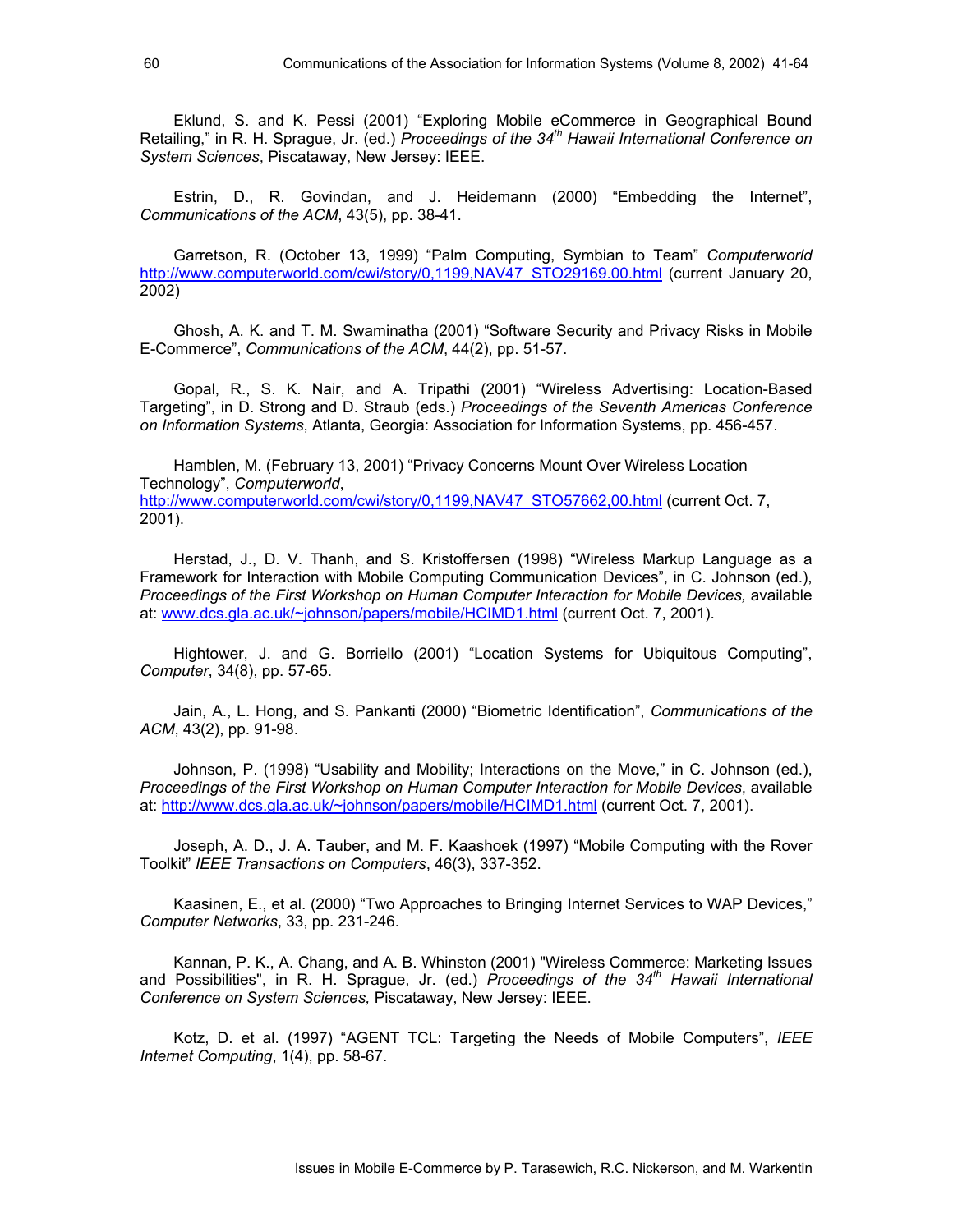Kristoffersen, S., et al. (1998) "Developing Scenarios for Mobile CSCW," in C. Johnson (ed.), *Proceedings of the First Workshop on Human Computer Interaction for Mobile Devices*, available at: www.dcs.gla.ac.uk/~johnson/papers/mobile/HCIMD1.html (current Oct. 7, 2001).

Kuchinskas, S. (2001) "Game in Hand", *M-Business* (January), pp. 22-24.

Lewis, T. (2000) "Why WAP May Never Get Off the Ground," *Computer*, August, pp. 110- 112.

Meissner, G. (2001) "Atomic Clocks", BEARS Newsletter, XLI(2), February 2001, p.1 http://www.qsi.net/w0ma/acrobat/feb.pdf (current January 17, 2002)

Mentrup, L. (2000) "To Thine Own: 3G Be True", *Telephony*, 238(9), pp. 44-52.

Miller, S. K. (2001) "Facing the Challenge of Wireless Security", *Computer*, 34(7), pp. 16-18.

Mueller-Veerse, F. (1999) *Mobile Commerce Report,* London: Durlacher Research, Ltd.

Nah, F. F. and S. Davis (2001) "Research Issues in Human-Computer Interaction in the Web-Based Environment," in D. Strong and D. Straub (eds.) *Proceedings of the Seventh Americas Conference on Information Systems*, Atlanta, Georgia: Association for Information Systems, pp. 1332-1334.

Nelson, E. P. (2001) "U.S. Companies Find Richer Prospects Abroad", *M-Business* (January), pp. 42-43.

Palvia, P. C. et al. (1996) "Key Information System Issues – An Analysis of MIS Publications", *Information Processing & Management*, (32)2, pp. 345-355.

Redman, P. (2000) "3G Wireless Networks: Worth the Wait?" *e-Business Advisor*, 18(7), pp. 12-16.

Reiss, M. (December 15, 2000) "Land of the Rising I-Mode", *tnbt.com*, http://www.tnbt.com/jsp/TNIP.jsp?x=1&y=0&p=TNAsset.jsp&a=49805&pnum=1&p0=39 (current Oct. 8, 2001).

Saha, S., M. Jamtgaard, and J. Villasenor, (2001) "Bringing the Wireless Internet to Mobile Devices", *Computer*, 34(6), pp. 54-58.

Scheier, R. L. (2001) "Wireless SFA: Don't Hold Your Breath", *M-Business* (February), pp. 28-31.

Schwartz, K. D. (May, 2000) "It's a Tool, Not a Toy", *Mobile Computing & Communications*, pp. 77-85.

Shen, J., and X. Shen (2001) "User Requirements in Mobile Systems," in D. Strong and D. Straub (eds.) *Proceedings of the Seventh Americas Conference on Information Systems*, Atlanta, Georgia: Association for Information Systems, pp. 1341-1344.

Shneiderman, B. (1998) *Designing the User Interface: Strategies for Effective Human-Computer Interaction, 3rd edition*, Reading, MA: Addison-Wesley.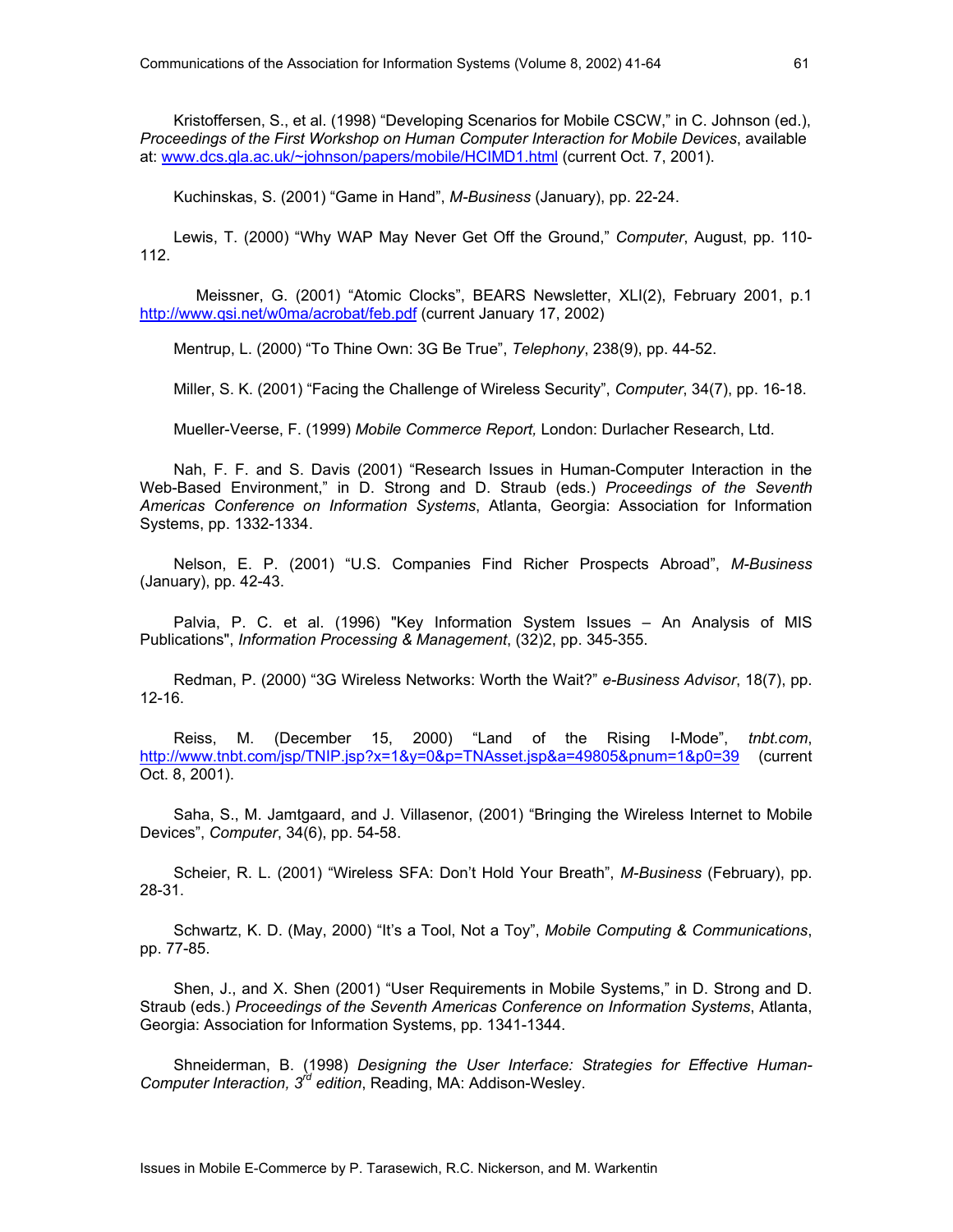Siau, K., E. Lim, and Z. Shen (2001) "Mobile Commerce: Promises, Challenges, and Research Agenda," *Journal of Database Management,* 12(3), pp. 4-13.

SyncML (2001), "Building an Industry-Wide Mobile Data Synchronization Protocol: SyncML White Paper" available at http://www.syncml.org/downloads.html (current Oct. 7, 2001).

Tarasewich, P. (2002) "Wireless Devices for Mobile Commerce: User Interface Design and Usability," in B. Mennecke and T. Strader (eds.) *Mobile Commerce: Technology, Theory, and Applications*, Hershey, PA: Idea Group Publishing, forthcoming.

Tarasewich, P. and M. Warkentin (2002) "Information Everywhere," *Information Systems Management*, (19)1, pp. 8-13.

Tennenhouse, D. (2000) "Proactive computing", *Communications of the ACM*, 43(5), pp. 43- 50.

Turban, E., et al. (2002) *Electronic Commerce 2002: A Managerial Perspective, 2/e*, Upper Saddle River, NJ: Prentice Hall.

Varshney, U. (1999), "Networking Support for Mobile Computing", *Communications of the Association for Information Systems*, 1(1), pp. 1-29.

Varshney, U. and R. Jain (2001) "Issues in Emerging 4G Wireless Networks", *Computer*, 34(6), pp. 94-96.

Varshney, U. and R. Vetter (2000) "Emerging Mobile and Wireless Networks", *Communications of the ACM*, 43(6), pp. 73-81.

Varshney, U. and R. Vetter (2001) "A Framework for the Emerging Mobile Commerce Applications", in R. H. Sprague, Jr. (ed.) *Proceedings of the 34th Hawaii International Conference on System Sciences*, Piscataway, New Jersey: IEEE.

Varshney, U., R. Vetter, and R. Kalakota (2000) "Mobile Commerce: A New Frontier", *IEEE Computer,* 33(10), pp. 32-38.

Warkentin, M. (2001) "The Next Big Thing in eCommerce", *Decision Line,* 32(1), pp. 7-10.

Warkentin, M., V. Sugumaran, and R. Bapna (2001) "Intelligent Agents for Electronic Commerce: Trends and Future Impact on Business Models and Markets", in S. M. Rahman and R. J. Bignall (eds.) *Internet Commerce and Software Agents: Cases, Technologies and Opportunities*, Hershey, PA: Idea Group Publishing, Chapter 7, pp. 101-120.

Waters, R. (March 1, 2000) "Rival Views Emerge of Wireless Internet", *Financial Times FT-IT Review*, p. 1.

Winer, A. (2000) "Handy, Dandy", *The Industry Standard's grok* (November), pp. 82-86.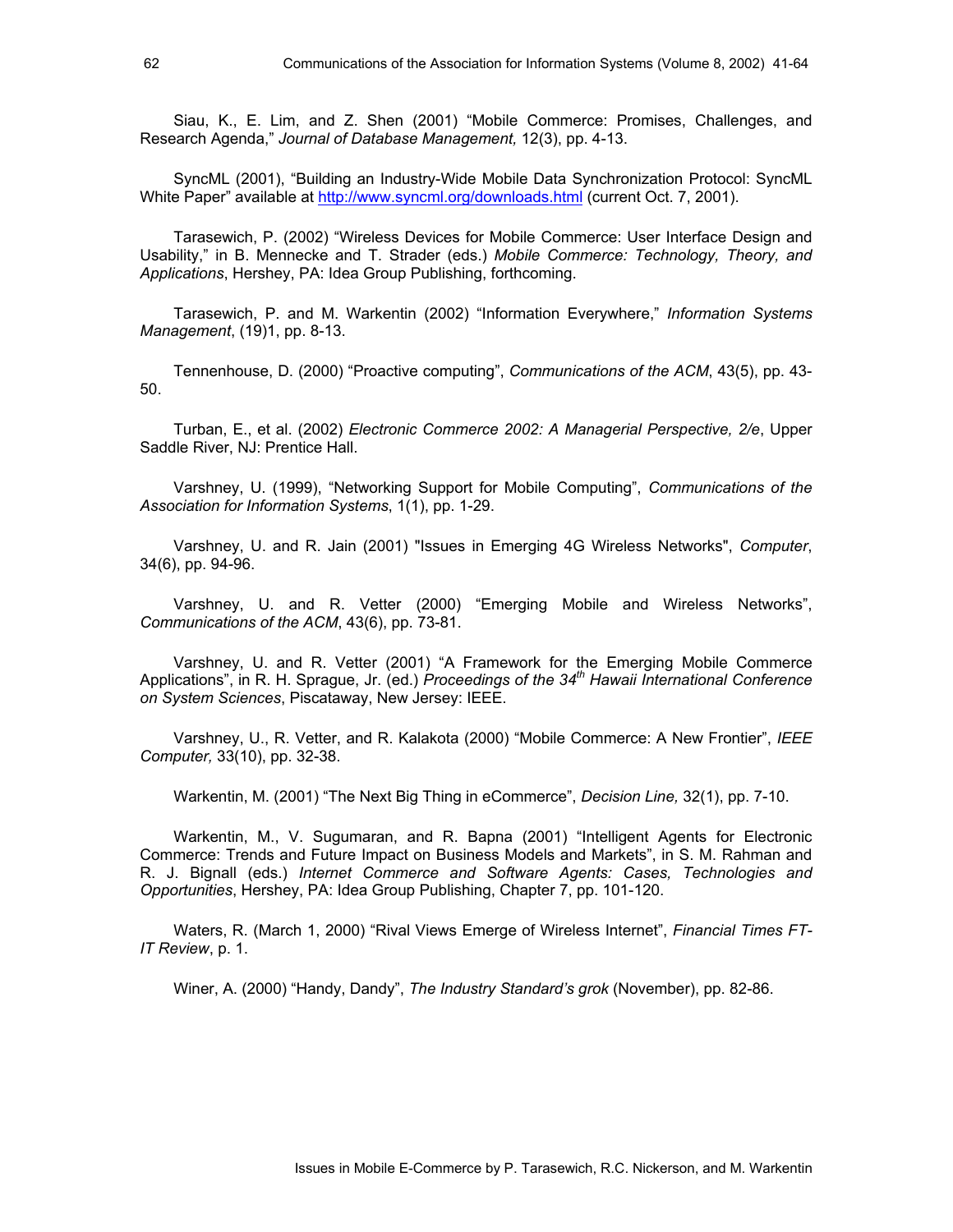#### **APPENDIX I. WIRELESS PROVIDERS DISCUSSED IN TEXT**

Table A-1 lists companies that provide wireless products.

| <b>COMPANY</b>     | <b>GENERAL COMPANY</b><br><b>URL</b> | <b>PRODUCT OR</b><br><b>TECHNOLOGY</b> | <b>Specific Product URL (if any)</b>                                           |
|--------------------|--------------------------------------|----------------------------------------|--------------------------------------------------------------------------------|
| adAlive            | http://adalive.com/                  | PDA interactive<br>billboards          | http://adalive.com/                                                            |
| <b>AOL</b>         | http://www.aol.com/                  | instant messenger                      | http://www.aim.com/index.adp?promo=208992                                      |
| AT&T               | http://www.att.com/                  | 3G communication                       | http://www.attws.com/press/3g_presskit.jhtml                                   |
| AvantGo            | http://avantgo.com/                  |                                        |                                                                                |
| Blue Square,<br>UK | http://www.kbluesquare.com           |                                        |                                                                                |
| Casio              | http://casio.com/                    | Pocket PC                              | http://casio.com/personalpcs/                                                  |
| <b>Cell Block</b>  | http://www.cell-block-r.com/         | calls diversion                        | http://www.cell-block-r.com/                                                   |
| Technologies       |                                      |                                        |                                                                                |
| Compaq             | http://www.compaq.com/               | Pocket PC                              | http://www.compaq.com/products/handhelds/pocke<br>tpc/                         |
| Dieceland          | http://www.dtcproducts.com/          |                                        |                                                                                |
| <b>EDS</b>         | http://eds.com/                      | <b>PKI</b>                             |                                                                                |
| Ericsson           | http://www.ericsson.com/             | $\overline{PKI}$                       | http://www.ericsson.com/mobilityworld/                                         |
| ESPN.com           | http://msn.espn.go.com/              |                                        |                                                                                |
| eWallet            | http://iliumsoft.com/wallet.htm      |                                        |                                                                                |
| Fidelity           | http://www400.fidelity.com/          | InstantBroker™                         | http://personal100.fidelity.com/products/stocksbond<br>s/content/ib.shtml.tvsr |
| France             | http://www.francetelecom.fr/v        | wireless watch                         |                                                                                |
| Telecom            | anglais/home/                        |                                        |                                                                                |
| HP                 | http://www.hp.com/                   | Pocket PC                              | http://hp-at-<br>home.com/gatewayPages/handhelds.htm                           |
| <b>IBM</b>         | http://www.ibm.com/                  | wireless watch                         |                                                                                |
| Jockey Club,       | http://www.hongkongjockeycl          | off-track wagering                     | http://www.hongkongjockeyclub.com/english/bettin                               |
| Hong Kong          | ub.com/english/                      |                                        | g/ocb.htm                                                                      |
| <b>KPN Mobile</b>  | http://www.kpn-                      |                                        |                                                                                |
| <b>NV</b>          | corporate.com/eng/                   |                                        |                                                                                |
| Kyocera            | http://www.kyocera-<br>wireless.com/ | smartphones                            | http://www.kyocera-wireless.com/                                               |
| Microsoft          | http://microsoft.com/                | "Stinger"<br>Smartphone<br>platform    | http://www.microsoft.com/mobile/phones/                                        |
| Microsoft          | http://microsoft.com/                | Pocket PC                              | http://www.microsoft.com/mobile/pocketpc/                                      |
| Microsoft          | http://microsoft.com/                | Pocket Internet                        | http://www.microsoft.com/MOBILE/pocketpc/colum                                 |
|                    |                                      | Explorer                               | ns/pie.asp                                                                     |
|                    |                                      |                                        | http://www.microsoft.com/mobile/                                               |
| Microsoft          | http://microsoft.com/                | 3G communication                       | http://www.microsoft.com/MOBILE/pocketpc/colum<br>ns/alphabetsoup.asp          |
| <b>NTT DoCoMo</b>  | http://www.nttdocomo.com/            | i-mode                                 |                                                                                |
|                    | http://www.ntt.com/                  | instant messenger                      |                                                                                |
|                    | http://www.docomo-usa.com/           | 3G communication                       |                                                                                |
| Palm               | http://www.palm.com/                 | PalmOS                                 | http://www.palm.com/software/                                                  |
| Sendo              | http://www.sendo.com/                | smartphones                            | http://www.sendo.com/products/products.asp                                     |
| Sonera             | http://www.sonera.fi/english/        | PKI                                    | http://www.sonera.fi/english/pressinfo/releases/Eng                            |
|                    |                                      |                                        | Sonera2002/2002/6.html<br>http://www.sonera.fi/english/solutions/              |
| Streetbeam         | http://streetbeam.com/               | PDA interactive<br>billboards          | http://streetbeam.com/                                                         |
| Symbian            | http://www.symbian.com/              | <b>EPOC</b>                            | http://www.symbian.com/developer/techlib/docume                                |
|                    | http://www.symbian.com/abo           |                                        | ntation/er5/opl/sysdoc/opl/getstart/devprods.html                              |

| Table A-1. Wireless Providers |  |  |
|-------------------------------|--|--|
|-------------------------------|--|--|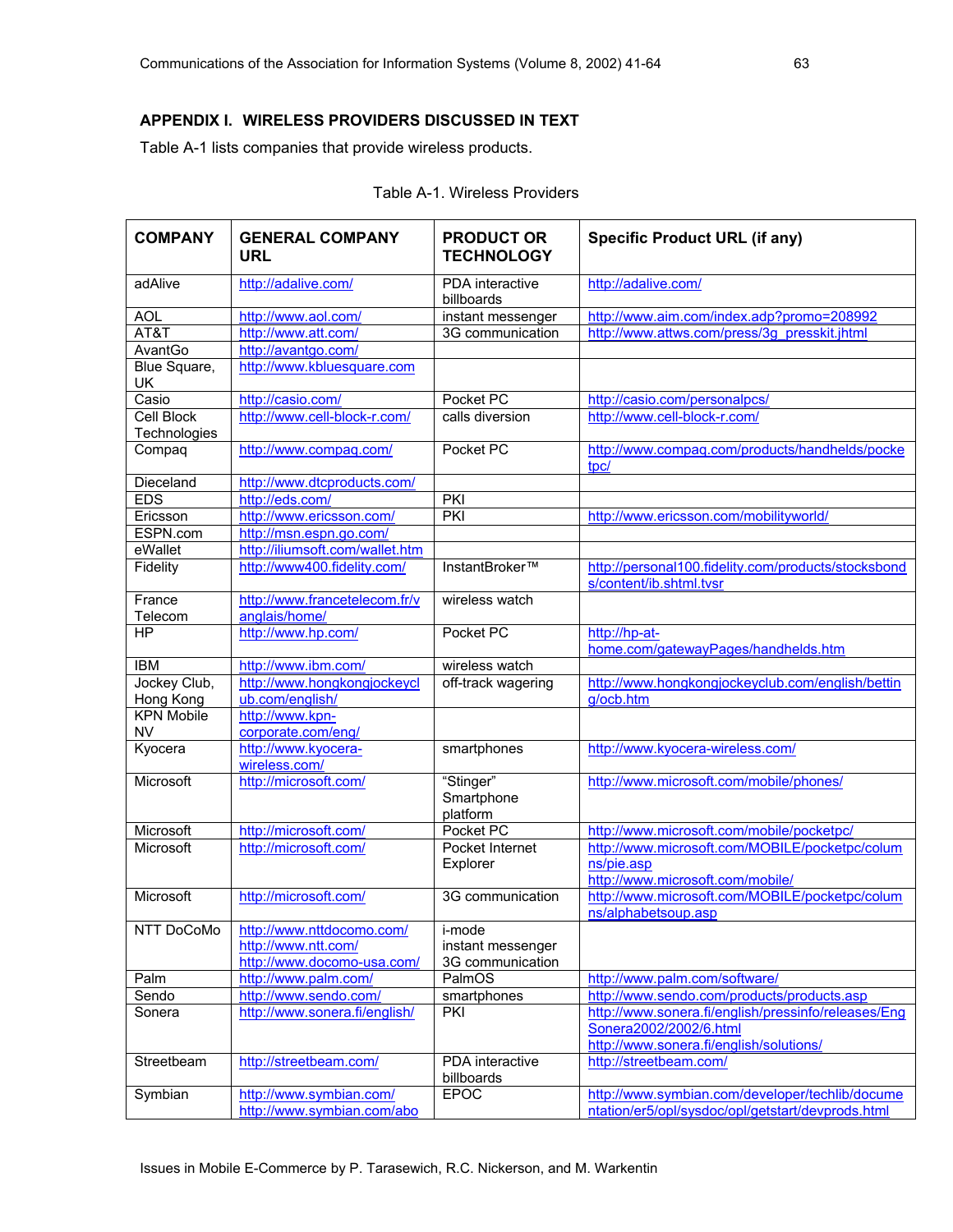|                      | ut/symb-os.html              |                   |                             |
|----------------------|------------------------------|-------------------|-----------------------------|
| <b>VirtualWallet</b> | http://www.applian.com/pocke |                   |                             |
|                      | toc/virtual wallet/          |                   |                             |
| Yahoo                | http://www.yahoo.com/        | instant messenger | http://messenger.yahoo.com/ |

#### **ABOUT THE AUTHORS**

**Robert Nickerson** is Professor of Information Systems and Director of the Center for Electronic Business in the College of Business at San Francisco State University. His research interests include electronic commerce, global information systems, collaborative computing, and database design. In addition to numerous research publications, Dr. Nickerson is the author of fourteen major textbooks on information systems, computers, and programming, including *Business and Information Systems*, 2<sup>nd</sup> ed. (Prentice Hall, 2001). He holds a Ph.D. in information sciences from the University of California at Santa Cruz, and an M.S. in business administration and a B.S. in industrial engineering and operations research from the University of California at Berkeley. E-mail: RNick@sfsu.edu. URL: http://online.sfsu.edu/~rnick.

**Peter Tarasewich** is Assistant Professor of Information Science in the College of Computer Science at Northeastern University. His research interests include eBusiness, interface design and usability of mobile/wireless systems, Web engineering, and pervasive information systems. His publications appear in journals such as *Communications of the ACM*, *IEEE Transactions on Engineering Management*, *Quarterly Journal of Electronic Commerce*, *Internet Research*, *Journal of Computer Information Systems*, *Information Systems Management*, *European Journal of Operational Research*, and *Journal of the Operational Research Society*. Dr. Tarasewich holds a Ph.D. in operations and information management from the University of Connecticut, an M.B.A from the University of Pittsburgh, and a B.S.E. in electrical engineering with a second major in computer science from Duke University. His home page can be found at: http://www.ccs.neu.edu/home/tarase/.

**Merrill Warkentin** is Associate Professor of MIS in the College of Business and Industry at Mississippi State University. He is the author of over 100 articles, chapters, and books. His research, primarily in eCommerce, virtual teams, and knowledge engineering, appears in such journals as *MIS Quarterly*, *Decision Sciences*, *Information Systems Journal*, *Decision Support Systems*, *Journal of Electronic Commerce Research*, *Journal of Knowledge Engineering & Technology*, *Logistics Information Management*, *ACM Applied Computing Review*, *Information Systems Management*, *Expert Systems*, and *Journal of Computer Information Systems*. His books include *Business to Business Electronic Commerce: Challenges and Solutions* (Idea Group Publishers, 2002) and Turban, et al. (2002). Since 1996, he has served as National Distinguished Lecturer for the Association for Computing Machinery (ACM). Professor Warkentin holds B.A., M.A., and Ph.D. degrees from the University of Nebraska-Lincoln. E-mail: mwarkentin@acm.org. URL: http://www.MISProfessor.com.

Copyright © 2002 by the Association for Information Systems. Permission to make digital or hard copies of all or part of this work for personal or classroom use is granted without fee provided that copies are not made or distributed for profit or commercial advantage and that copies bear this notice and full citation on the first page. Copyright for components of this work owned by others than the Association for Information Systems must be honored. Abstracting with credit is permitted. To copy otherwise, to republish, to post on servers, or to redistribute to lists requires prior specific permission and/or fee. Request permission to publish from: AIS Administrative Office, P.O. Box 2712 Atlanta, GA, 30301-2712 Attn: Reprints or via e-mail from ais@gsu.edu .